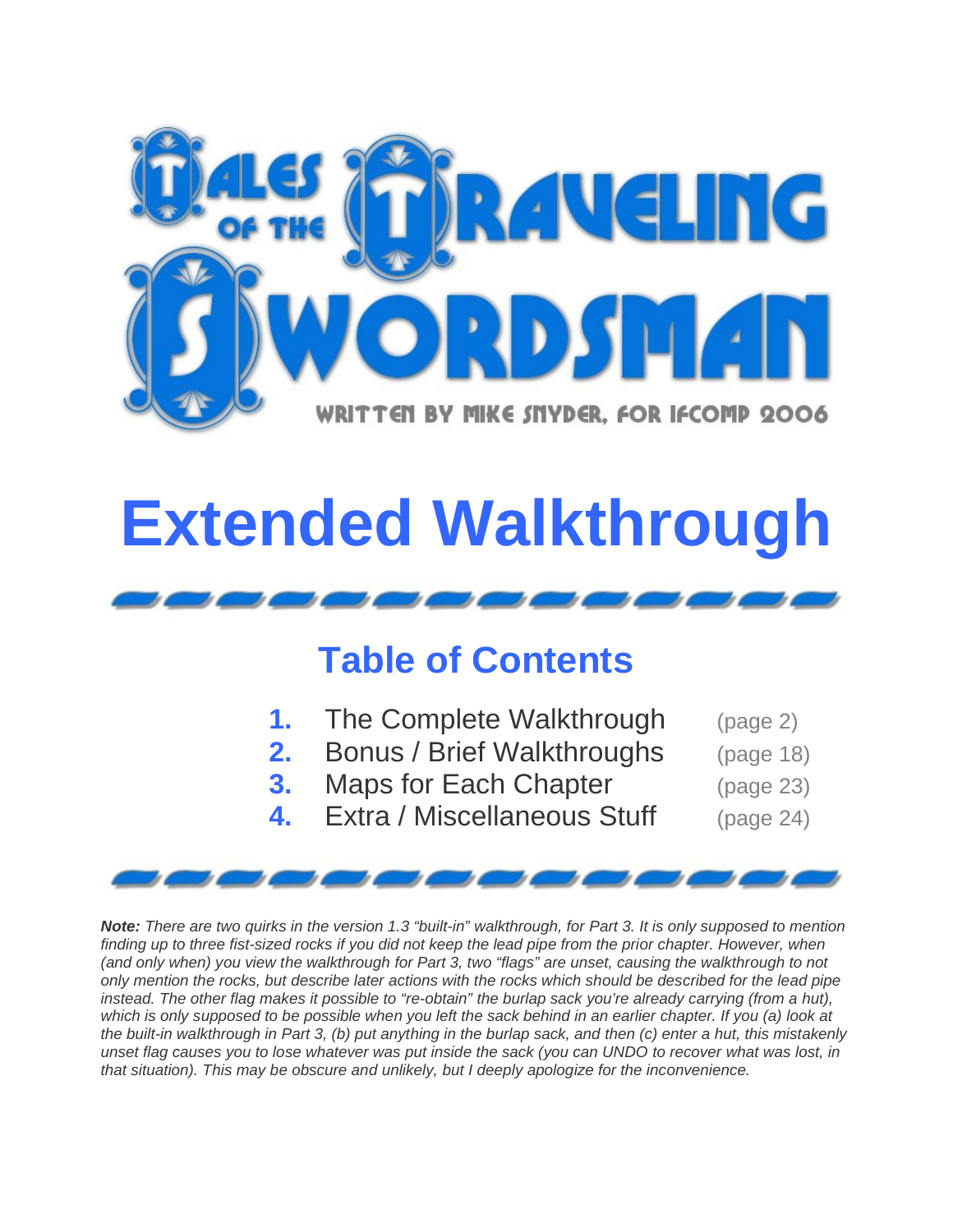## **1. The Complete Walkthrough**

The leftmost (white) column contains instructions for each chapter. Each bit begins with a teal  $\mathcal H$  mark, for your convenience.

The rightmost (light blue) column is the per-command walkthrough. In this column:

Underlined bold all-caps text in **BLUE** denotes required commands. You can complete the story quickly by entering only the words you see in this style, from start to finish.

Normal bold all-caps text in **BLACK** denotes optional commands. You can complete the story and see more of the detail by entering all the blue and black commands.

Italicized bold all-caps text in *GRAY* denotes alternate commands, which could replace one or more of the preceding commands. If playing strictly by the walkthrough, skip the gray commands. These are commands that should not be entered *in addition to* the blue and black commands, but rather, might be entered *instead of* them.

Lowercase italicized non-bold gray text is used for comments or notes that are included with the real commands. These are words or punctuation that you should not enter.

Although this walkthrough is pretty thorough, it doesn't cover every bit of detail you might encounter in *Tales of the Traveling Swordsman*. Feel free to experiment, beyond this!

Due to the behaviors of some characters (particularly the widow's daughter) and to differing solutions to some puzzles (which will leave you with or without certain items), it may not be possible to complete part of the story on your own and then switch over to using this walkthrough exclusively. To make use of the walkthrough for a story already in progress, be sure to read the informational text, which will usually explain what you would need to do if the story isn't in the state the walkthrough expects it to be.

### **Prologue**

 At the very beginning, your inventory is described with the location. This is a good opportunity to learn more about the swordsman, and about his quest. You can always go back to your inventory and inspect these things later. It isn't essential that you do so now (or at all, really).

**米 The parchment from the motherly maiden describes your** quest. Although the information is basically the same, it's presented from her perspective when you read it.

 Something shiny is ahead, in a taller grassy patch. As a search attempt will show, the grass is farther ahead.

 You can continue in two ways. You can either choose a direction and head off that way (for example, you can go): **NORTH** 

**X ME X SHEATH X SWORD X RUNES**

**X PARCHMENT READ IT**

**X GRASS SEARCH GRASS**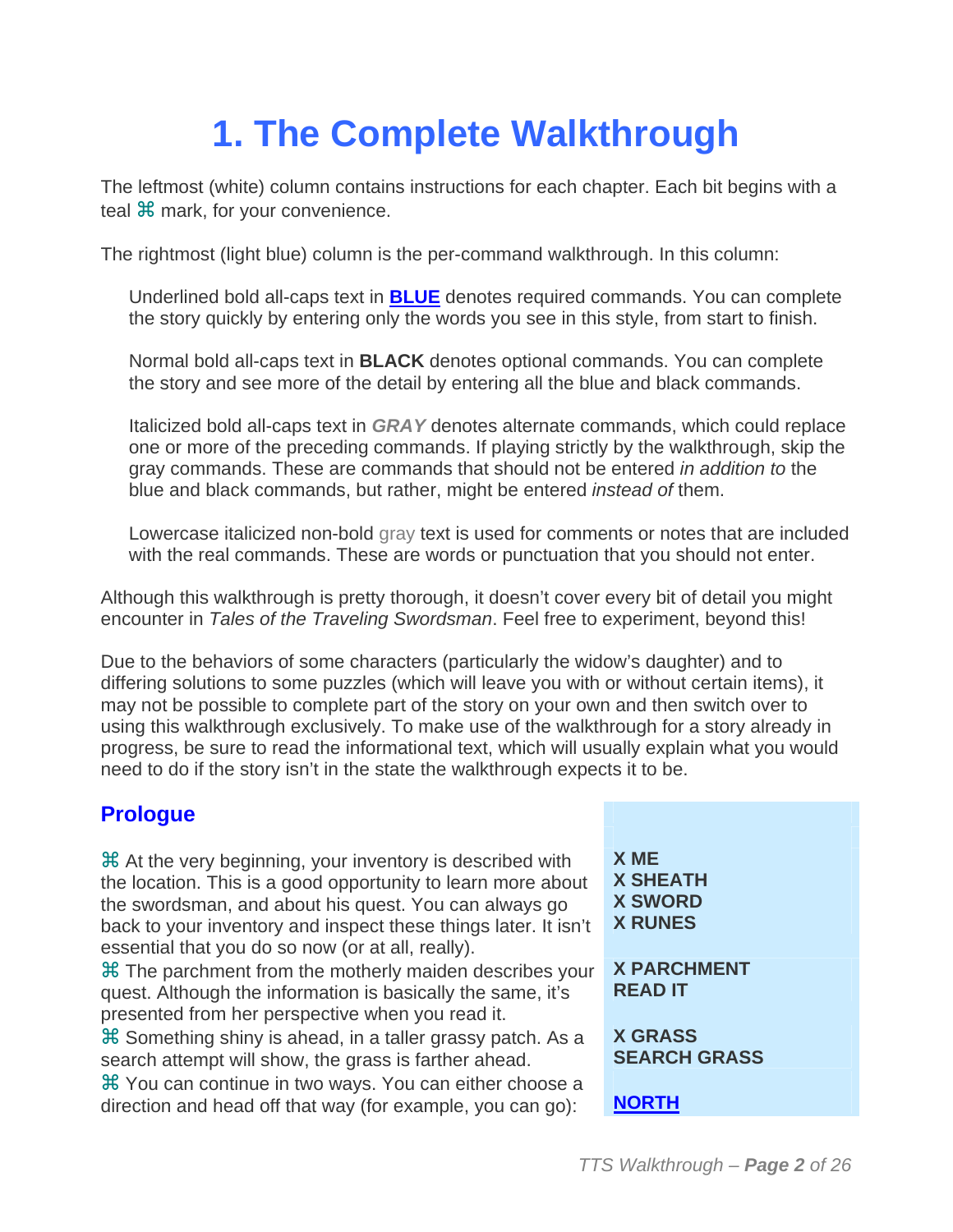Or, you can let the story decide. Simply "continue on", or "go ahead" or "walk forward" or even "go to grassy patch". *or just go ONWARD* **米 It should only take a turn or two to figure out what must** be done to reveal the shiny object. The simple things you try will point you back in the right direction. In fact, multiple or repeated actions will ultimately dish out clues for you. Optionally, you can attempt to continue your journey, just to see what happens. Try going forward (north, if you are following this walkthrough exactly), backward (south), or in some other direction (east, southwest, and so forth). All that remains is to deal with the grass. Throughout the story, you can sheathe and unsheathe your sword ("draw" and "stow" work, as do other similar commands). You may notice that this happens *automatically*, so it is *never a task you need to handle on your own*. The story will assume you mean to use your sword to cut things (when you don't specify it), and that you intend to unsheathe it first. All that remains is to pick up what you have uncovered. **GET PENDANT** This introduces the first brief cut-scene, as the swordsman continues on this journey. So as to avoid textdumpiness, the short segments are interrupted with a

pause. At the "Continue" prompt, press ENTER or SPACE. You might also be able to click with your mouse to continue.

#### **Part 1 – The Widow's Daughter**

 Later in the morning, the swordsman follows a dusty path. It curves and turns, eventually eastward (which may or may not be the direction you took in the prologue). This is a good opportunity to examine the pendant more closely. Notice that you carry by hanging it around your sheath. **H** If you are in the mood to experiment more with your beginning inventory, try drinking from the flask a couple of times, and dropping the things you started the story with. You won't be able to throw or put these things into other things, as they are items the swordsman is unwilling to part with. Only the parchment can be dropped, at a later time.  $\frac{1}{2}$  If you still want to experiment, check what happens when you try to pour the water out, or explicitly "open" the flask. This can be expressed in several ways (although it isn't important until much later), including…

 You may also want to try your hand at swordplay, just to get a feel for what might be useful later. This includes attacking, blocking (or parrying), and dodging (or avoiding). TTS features *no random combat whatsoever*. Combat takes

#### **GET OBJECT SEARCH GRASS PULL GRASS**

**CONTINUE ON** *or NORTH* **GO BACK** *or go SOUTH* **EAST** *or go SOUTHWEST*

#### **DRAW SWORD** *Just a simple* **CUT GRASS** *(or CHOP DOWN GRASS)* **PUT SWORD IN SHEATH** *(or even STOW SWORD*)

**X PENDANT X CHAIN OPEN PENDANT X DESIGNS**

**DRINK WATER** (x2) **DROP FLASK DROP SWORD DROP SHEATH DROP PARCHMENT**

**OPEN FLASK POUR OUT WATER WATER GROUND** 

**ATTACK SOUTHERN BLOCK** or **PARRY DODGE** or **AVOID SHEATHE SWORD**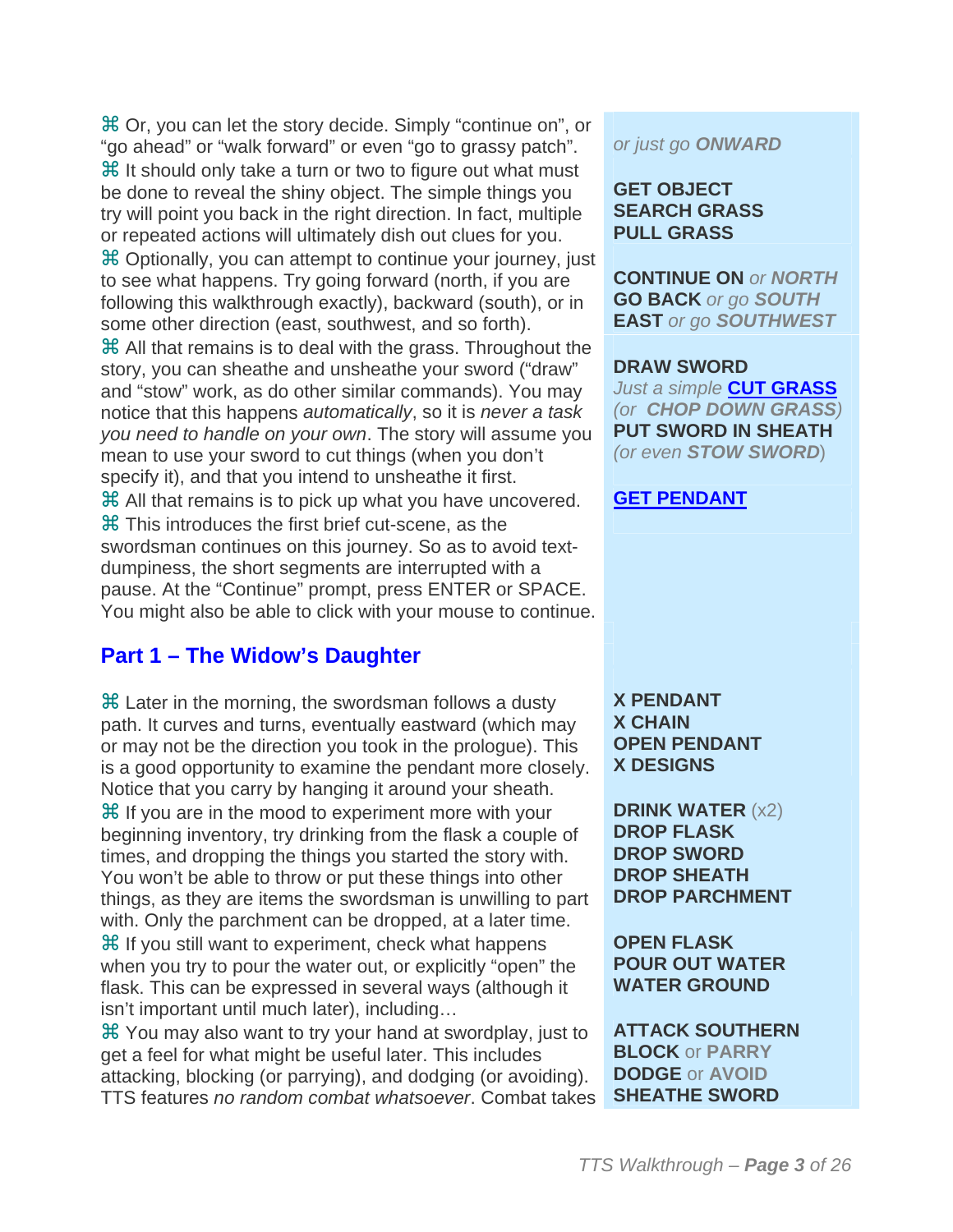the form of a puzzle, and you have no "health" to track. That's enough experimentation for now. When you are ready, simply "go onward", or to the east.

 You arrive at a farmstead, where a very old woman sits rocking on her front porch. You can learn a little more about her appearance. Descriptions use the American English "gray", but throughout TTS you can refer to "grey" things if this spelling is more natural to you.

 Although this is a walkthrough (not a discussion on design), it should be mentioned that TTS does not implement highly communicative characters, as you will find out. It may seem unlikely, but this really is intentional.

**X** The more you try, the more obvious it becomes. Still, you are not without means. Characters will respond when you point at things, or show things to them, or when you make actions that equate to gestures (such as nodding to her). If this doesn't occur to you, hints appear after several failed attempts to talk with the characters you meet.

 You can attempt to give things to her. She won't accept. **GIVE PENDANT TO WOMAN** Three ways present themselves from here: north, south, and east. If you are inclined to explore, that's fine. Get your bearings initially by trying to go south (the gate is locked, but it will lead to an orchard), and then north from the front yard of the farm house. Ignore the barn for the moment. On the feeding hill you will find several things of later importance. Start by looking at the livestock.

 $\mathcal H$  The feeding trough is empty, and the wagon is missing a wheel. To true adventurer form, you may be inclined to find ways of remedying both of these things. For now, it is only important to notice these things, but if you want, you can experiment some before leaving here.

 For instance, you might try climbing the wagon, or tipping it upright (which can be phrased in several ways, including the obvious "push wagon" and "lift wagon" and the not so obvious "right wagon" and "shove wagon over".

 If you are in a mood for danger, you can try to provoke the bull. Although it isn't necessary at the moment, it will be useful a little later in the chapter. Trying a few things now won't hurt, and it may even help spur you to action later. **X The hill is one of two places to find the key to the** orchard, although the second place (in the barn) is where you are more likely to notice it if you are playing unassisted. When you are through here, head into the barn. On this side, an entrance is to the southeast. This is a good time to point out that most areas with a single exit or a single

#### **EAST**

**X WOMAN X GREY HAIR X SKIN X EYES**

**TALK TO WOMAN ASK HER ABOUT FARM TELL HER ABOUT ME**

**SHOW PENDANT TO WOMAN SHOW PARCHMENT SHOW SWORD TO WOMAN POINT SOUTH POINT AT WOMAN**

#### **SOUTH X SOUTHERN GATE NORTH**

**X GOATS** *or X SHEEP also be sure to* **X BULL**

#### **X FEEDING TROUGH LOOK IN BASIN X WAGON. X HITCH**

**TIP WAGON OVER** *(or maybe LIFT WAGON)* **CLIMB UP WAGON**

**PROVOKE BULL PUSH BULL TO WAGON RIDE BULL**

*X GATE GET KEY*

**X BARN SOUTHEAST** *or abbreviate it to SE*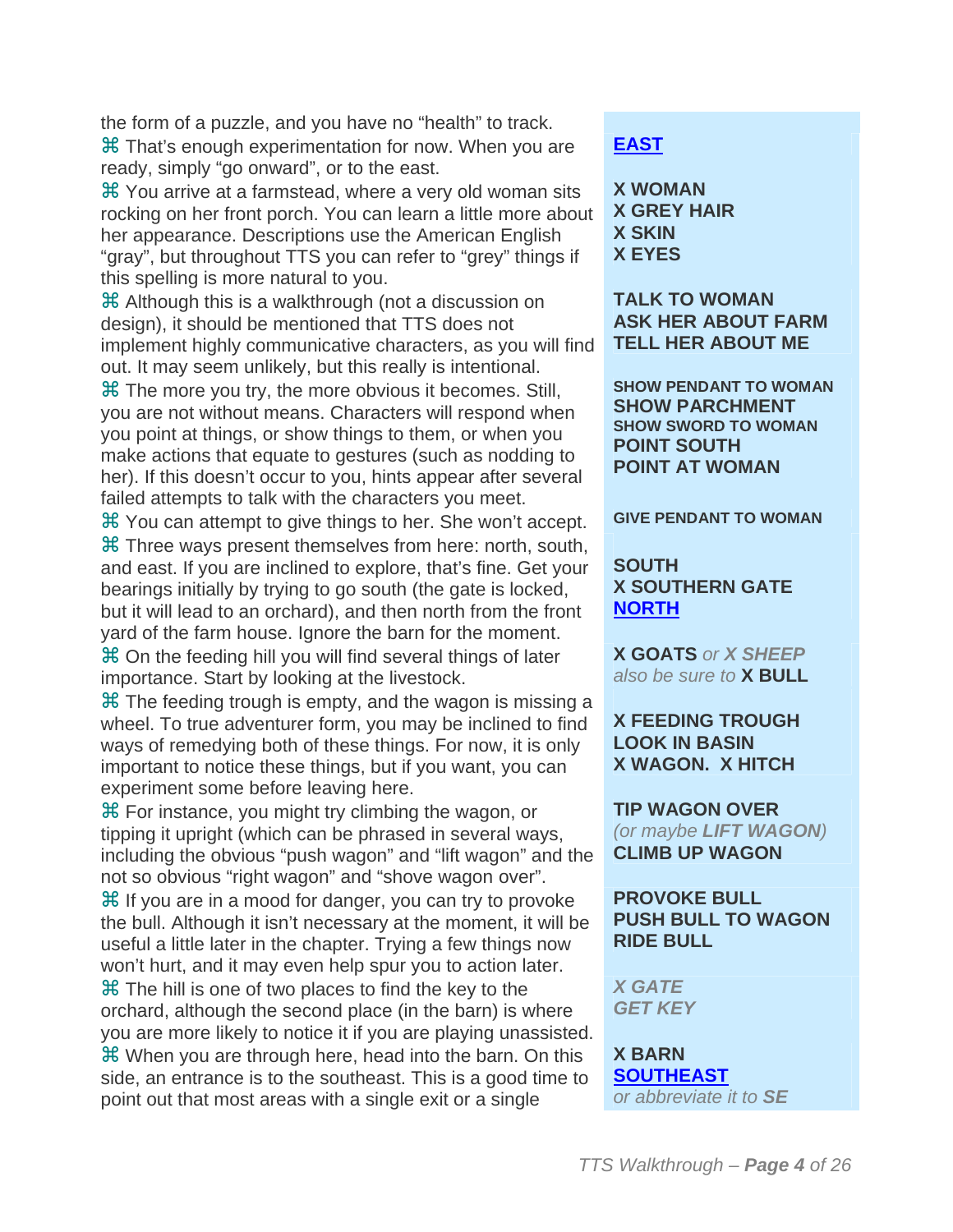entrance can be entered with the command "in" or exited with the command "out". Or, you could also "enter barn". **X The barn is the focal point of the farm. All paths lead** here. Begin by looking at anything that might be of interest: the cellar hatch, the cask, the storage bin, the loft, the ladder, the lever, the tackle, and the wide doors. At this point, you should see two exits: the double doors to the west (leading out to the yard), and the smaller exit to the northwest (through which you entered from the feeding hill). A third exit is to the southwest, but it isn't immediately evident. It's introduced later, from the orchard, but you can locate it now (if you want) simply by examining the walls. This exit isn't referred to as a "door" (it's a "panel"), since this would cause unnecessary ambiguity later (you would constantly have to supply extra words to your commands, to tell the two apart). It can't be opened from the inside.  $\frac{12}{10}$  If you did not already find the gate key at the feeding hill (described earlier), it can be found in a cabinet behind the cask. When examining it earlier, you will have noticed that something is possibly hidden behind the cask. An additional clue is shown if you attempt to look behind it, but it isn't necessary. Also note an attempt to "look inside" closed containers generally implies that you want to open them. Head out of the barn to the west, and then into the orchard to the south. You can stop to unlock and open the gate, but TTS will imply that you mean to do that anyway.  $\mathcal H$  If you already found the hidden panel inside the barn, it will be mentioned as part of the barn when you enter the orchard. Otherwise, you can spot it from this side too. **H** It won't matter if you spot it or not. The girl will reveal it, regardless, in just a moment. She is here, standing with her back to you, tapping a tree. You can attempt to get her attention by talking, but with her back turned, she takes no notice. Why does *that* matter? It will make sense later. Much of what might occur to you now (to get her attention) will probably work. You can approach her, throw the key at her (or at the tree), tap her, try to hit or kick her, pull her hair, try to hit or climb the tree, and so forth. If you try to simply "scare" or "startle" her, the story asks for more. She runs northeast. She opens the panel into the barn (if you didn't already do it), and then she's gone. Take a moment to look around the orchard before following her. Look at the trees, the fence, and the blossoms. You can even try taking a blossom, but it proves impossible. If you took something heavier from the barn, you can **SHAKE TREE**

*or you can ENTER BARN*

**X HATCH. X ROPE X CASK. X LIVESTOCK X LOFT. X LADDER. X LEVER. X TACKLE X DOORS. X CLEATS X SUNLIGHT. X BIN**

#### **X WALLS X PANEL**

**OPEN PANEL LIFT PANEL PUSH PANEL**

**LOOK BEHIND CASK MOVE CASK X CABINET OPEN CABINET** *or LOOK IN CABINET and then just* **GET KEY**

#### **WEST SOUTH**

**X BARN X PULLEY**

**X GIRL X HAIR X DRESS TALK TO GIRL**

#### **FRIGHTEN GIRL APPROACH GIRL**

*or you could TAP GIRL or PULL GIRL'S DRESS*

**X TREES X FENCE X BLOSSOMS GET BLOSSOM**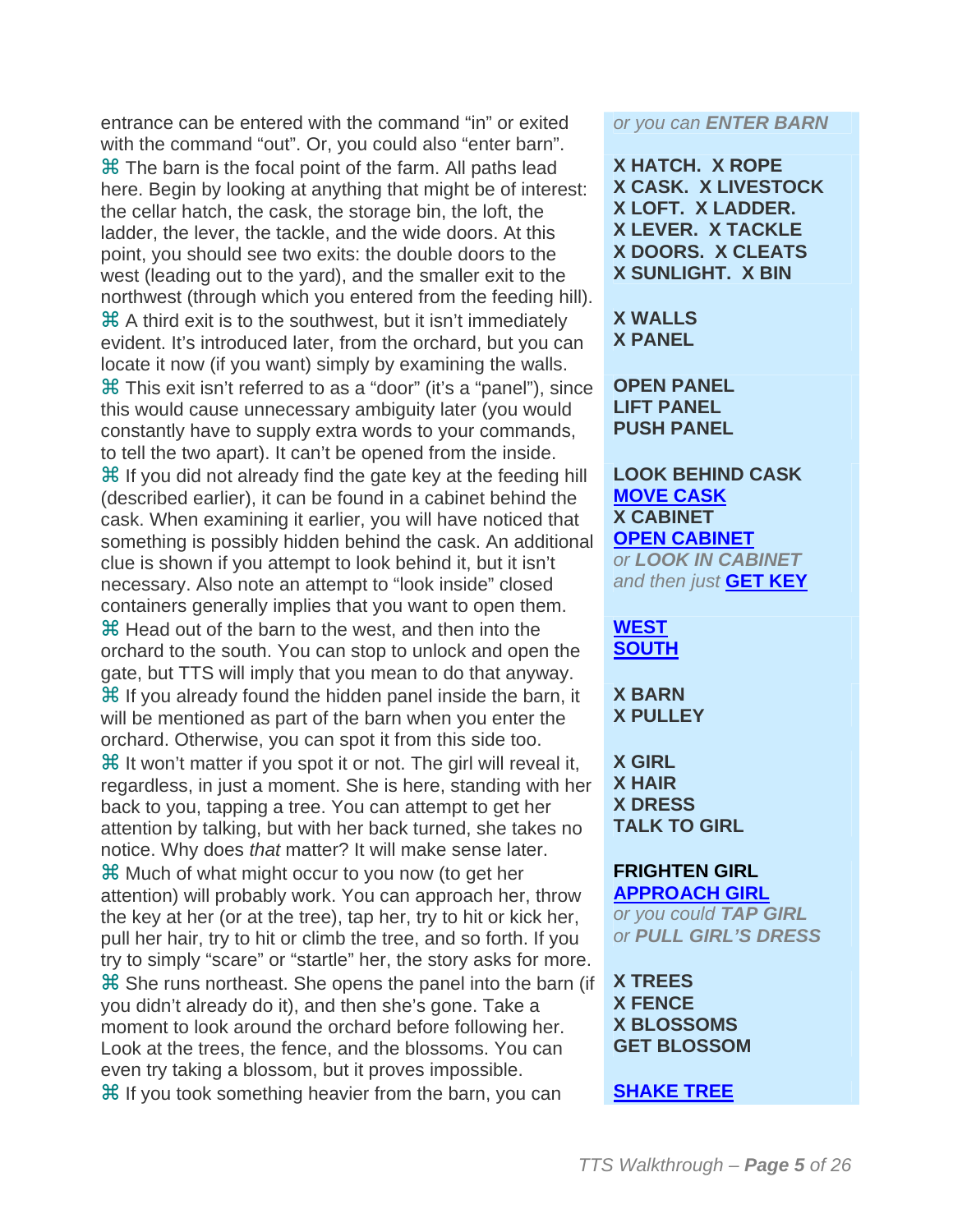throw it at the tree to get the apple down. Easier, though, is to shake the tree or attempt to climb up it.

 $\mathcal B$  Pick up the apple. If you want, try biting it (or eating it). You can try cutting it with your sword, but what's the use in that? Try looking at it before (and/or after) having a bite. Note that finding and taking the apple at all is optional. It serves two mutually exclusive uses later, both of which can be accomplished in other ways (and both are mentioned). In a few places such as this, you can also smell the air. Now, you're ready to follow the girl back into the barn. The northeast entrance is closest. Go NE, or just follow her. You can follow her 'round and 'round the farm, but that would be a bit pointless. She will run away immediately if she has at least two open ways. She will run away after one turn if you have already released bees from the cellar, and they first fly to her (see later in the walkthrough). She will run away after three turns, if there is only one unblocked exit. If the only open exit is the way you entered, she will run past you. Otherwise, she will choose another path. Going back toward the orchard is always her last choice. At this point, you should be back in the barn. If you haven't thought of trapping her in the barn, it will probably occur to you once you realize that the exits can be blocked. Before that, deal with the cellar hatch. It's tied with rope. It can't be untied (you can try), but you can slice it and get it. As mentioned earlier, doors are automatically opened when you attempt to go through them. You can either go down, or open the hatch and then climb the steps (note that the steps aren't referred to as a "ladder" so you don't have to disambiguate from the loft ladder), or just enter the cellar. At any rate, a swarm of black bees will rush from the open hatch and leave through gaps in the wall (in the general direction the girl is currently located). It is also possible for the girl to be here, when you release them. Afterwards, you can go down to the cellar. Of interest are the strange contraption and the long tapestry on the wall. Start by looking at the tapestry and its markings. You can try to take it, but any "touch" action should do the same. You can try cutting it with your sword, if you're inclined. Now examine the contraption (and its various parts, if you want). It is described as a jumble of springs, hoses, panels, and cords. Of particular interest should be the wagon's wheel, which is now serving as a control rigging. You can experiment a little more, if you like. You can smell the contraption, try to put the apple in it, see what

*or you could CLIMB TREE*

**GET APPLE X APPLE SLICE APPLE EAT APPLE X APPLE SMELL AIR** (or **SNIFF**)

#### **FOLLOW GIRL**

#### **FOLLOW GIRL** *or go to the NORTHWEST or perhaps CHASE GIRL* **FOLLOW GIRL** *or go to the SOUTH*

*or you could TAIL GIRL* **FOLLOW GIRL** *or go to the EAST*

#### **UNTIE ROPE**

*CUT ROPE OFF HATCH or simply* **CHOP ROPE GET ROPE**

#### **OPEN HATCH**

*or maybe PULL HANDLE or you might LIFT HATCH or simply go DOWN or maybe ENTER CELLAR*

#### **DOWN**

*or you could CLIMB STEPS*

#### **X TAPESTRY X MARKINGS TOUCH TAPESTRY CUT IT WITH SWORD**

**X CONTRAPTION X HOSES. X SPRINGS X CORDS. X PANELS**

**SNIFF CONTRAPTION PUT APPLE IN IT**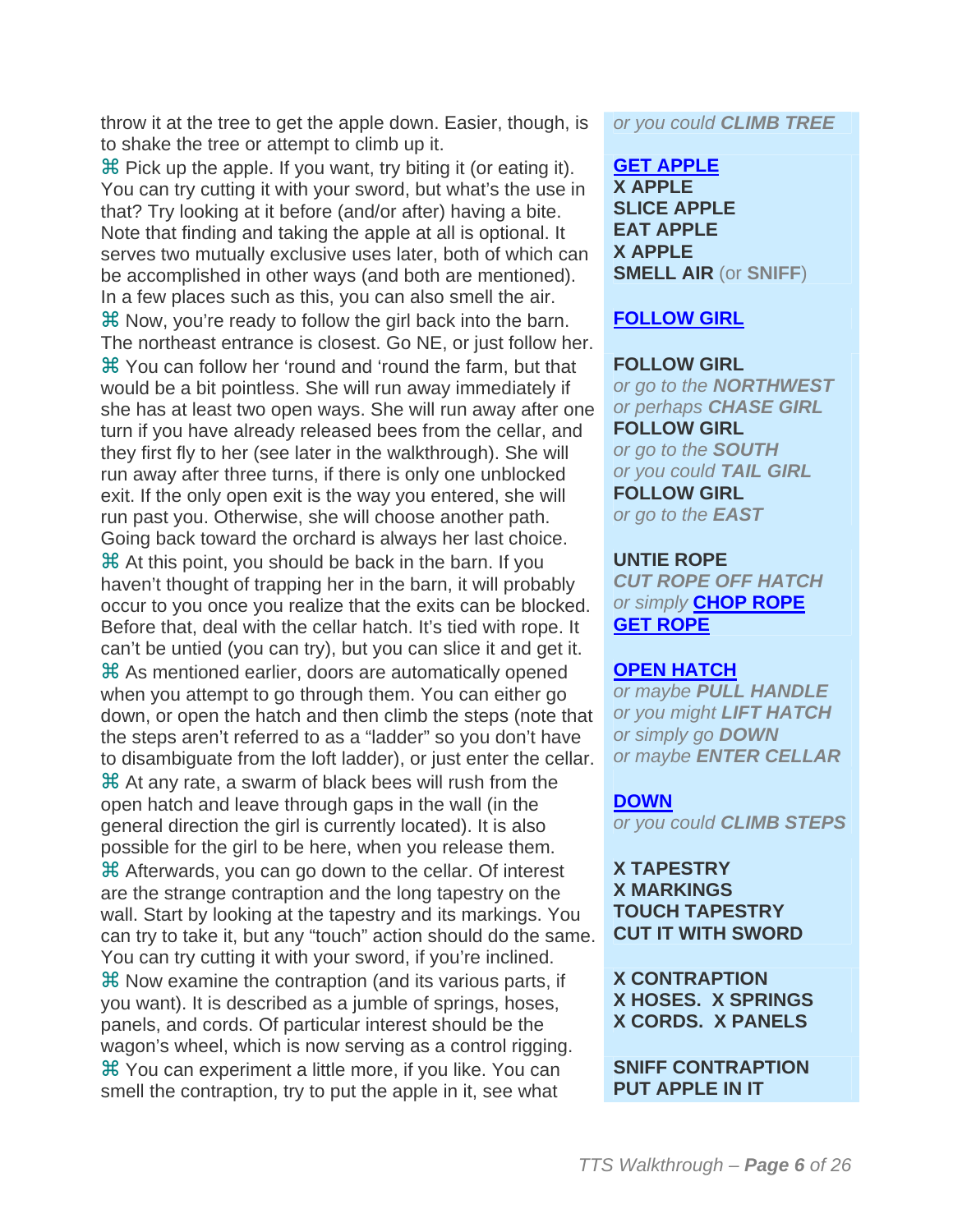happens when you try to switch it on, try taking (or pulling) its various components, and even hack away at it with your broadsword. These things are all optional, though.

 Now, you should see about the wagon's wheel. It's easy to dislodge. Just turn it, pull it, tie the rope to it (and then pull the rope), or simply take it. It will come loose easily.

 Try to go back up the steps. If you missed (or forgot) that the steps came down a very long ways, you may then be tempted to try throwing the wheel to get it up there.

 $\frac{42}{10}$  Tie the rope to the wheel, and go back up. You can drop the wheel first, but it won't matter if you're holding it when you climb. The story will imply that you want to drop it first. Now you have (or can easily find) everything you need to deal with the bull and the wagon you saw earlier. Open the storage bin and take the grain you find, take a harness from the wall, and head back to the feeding hill. The girl will run again (if she's here, and one turn after the bees come). This is your chance to get a better look at her, before she runs. Look at the harness, and then try putting it on the bull. It's still too aggressive, but it's poking around the empty feeding trough. Put the grain in the trough (you could also pour it), and then put the harness on the bull. You're now ready to tie the bull to the wagon.

 You can do this the easy way or the hard way. The easy way is to attach (or tie) the bull to the wagon. When you have everything, the story will assume you mean to put the harness on the bull (if you haven't yet), tie the rope to the wagon's hitch, and tie the other end to the harness.

 Try to push the bull. You can anger it in more violent ways (such as hitting it), but that's not necessary. You will be reminded that the wagon is missing its wheel, but you have it. Just put the wheel on the wagon, or fix it (or fix the axle) using the wheel. That's all. Push the bull again.

**Xf** The bull pulls the wagon over and away, down the hill toward the barn. The wagon is described in a way that might tempt you to climb up it (into the loft). If you don't, you already have what you'll need to get up from inside.

 $\mathcal H$  Go back to the yard (south). The first time the girl is here with bees, she will remain an extra turn (the old woman goes inside the house). You can look at her, then just enter the barn (east). This time, the girl leaves the barn to the southwest (into the orchard), since the northwest exit is now blocked by the wagon, and she still has one way out that doesn't require her to run past you (back west, to the yard). If you entered the loft via the wagon, you can lower the **JUMP**

#### **TURN ON CONTRAPTION BREAK CONTRAPTION**

#### **GET WHEEL**

*or you might TURN WHEEL*

**UP** or **CLIMB STEPS THROW WHEEL**

**TIE ROPE TO WHEEL** *CLIMB UP or just* **UP**

**LOOK IN BIN** *or OPEN BIN* **GET GRAIN** *or GET SACK* **TAKE HARNESS NORTHWEST** *or just NW* **X GIRL**

**X HARNESS LASH HARNESS TO BULL POUR GRAIN IN TROUGH** *PUT HARNESS ON BULL*

#### **TIE BULL TO WAGON**

*or TIE ROPE TO HITCH and TIE IT TO HARNESS you may want to* **X BULL**

#### **PUSH BULL. FIX WAGON**

*or FIX AXLE WITH WHEEL or PUT IT ON WAGON* **PUSH BULL**

#### **X WAGON**

*you can try to FIX WAGON and even CLIMB WAGON*

#### **SOUTH**

*or you could even EXIT LOOK AT GIRL or* **X GIRL** *(if you don't, she stays here)* **EAST** *or ENTER BARN Or maybe WALK TO BARN*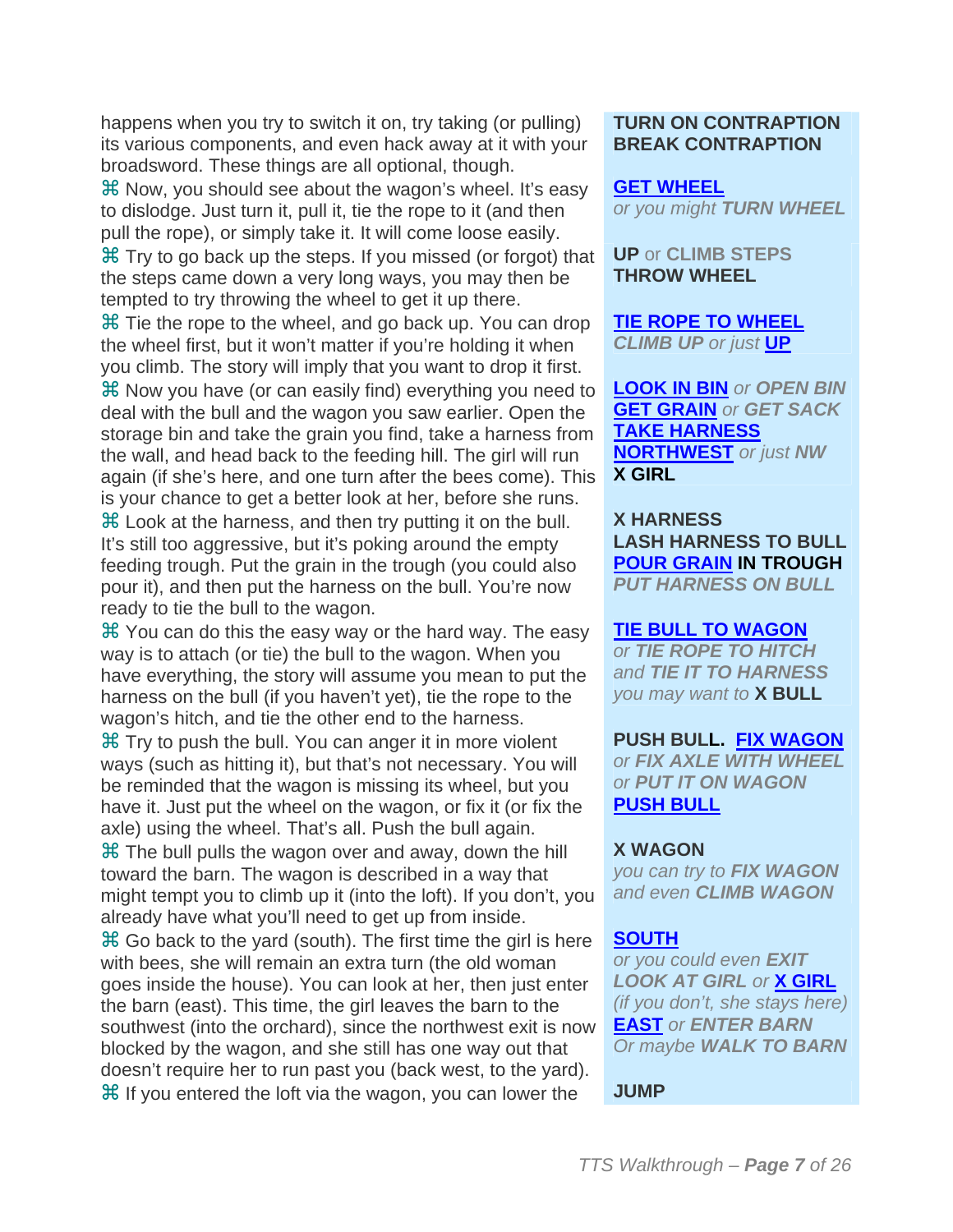ladder from above. Otherwise, while standing below, you might be tempted to jump, or to stand on the bin.

 The lever is out of reach. Throw the apple (you found it in the orchard) at the ladder or at its lever (or at the latch). **米 The ladder is now down, and you can climb up. In the** loft, you won't find much but windows, dust, and a beam. You can look at those things. Try opening the window. You can look at the roof (outside the window) as well. You can try picking up the beam and then putting it in (or throwing it at) the windows, but the story will redirect your efforts when you try. You don't have to pick up the beam at all, though, to get it down to the barn below.

 If you did pick up the beam, you can throw it (or throw it over the edge). You might also drop it over the side. The easiest thing is to merely push the beam over the side (you don't have to specify that you're pushing it over the side). Go back down the ladder (or try leaving through the windows, for an explanation as to why you can't). You are now out of the loft, and a suitable blocking crossbar (for the double doors) is on the ground.

 The northwest exit is already blocked. The girl won't run immediately if only one exit is open. You can close the southwest exit from outside (in the orchard) and it can't be opened from inside. You can only bar (and unbar) the west exit from inside. It is now possible to bar the door with the beam, get the girl to enter the barn from the orchard, close the panel (blocking her inside), go back to the feeding hill, climb up the wagon, and come down through the loft. That's an alternate way of getting her trapped in the barn. Note that this alternate solution should work no matter where she is located outside the barn (at the hill, yard, or the orchard).

 $\mathcal H$  If you have followed this walkthrough exactly, you are in the barn and the girl is in the orchard. You can leave the west exit unblocked until last, since she waits three turns before running if only one exit remains unblocked (and assuming you don't interact with her, which forces her to run sooner). Get her into the barn. Close the panel outside.

 At this point, you are both in the barn and the girl has nowhere to run. You can finally experiment by trying to give things to her, talk to her, and show things to her. You can try to attack her (although the old woman may have already hinted that this isn't the answer), but you are just one turn away from completing the chapter.

 She is looking at your sheath. Remember, when you pick up the pendant (or each time after opening it) you hang

#### **STAND ON BIN**

#### **THROW APPLE AT LATCH**

*CLIMB LADDER or go* **UP**

**X DUST. X WINDOWS OPEN WINDOWS X ROOF. X BEAM** *GET BEAM PUT BEAM IN WINDOWS*

*THROW BEAM OVER* **PUSH BEAM OVER EDGE** *or MOVE BEAM TO BARN*

**GO THROUGH WINDOWS** *CLIMB DOWN LADDER*

*or simply OUT or* **DOWN**

*CLOSE DOORS GET BEAM BAR DOORS WITH IT SOUTHWEST NORTH. NORTH APPROACH GIRL SOUTH. SOUTH CLOSE PANEL NORTH. NORTH CLIMB WAGON. DOWN*

**WEST. SOUTH TURN PULLEY NORTH. EAST GET BEAM PUT IT ON CLEATS**

**TALK TO GIRL SHOW SWORD TO GIRL GIVE KEY TO HER ATTACK GIRL POINT AT PENDANT**

**OPEN PENDANT GIVE PENDANT TO GIRL**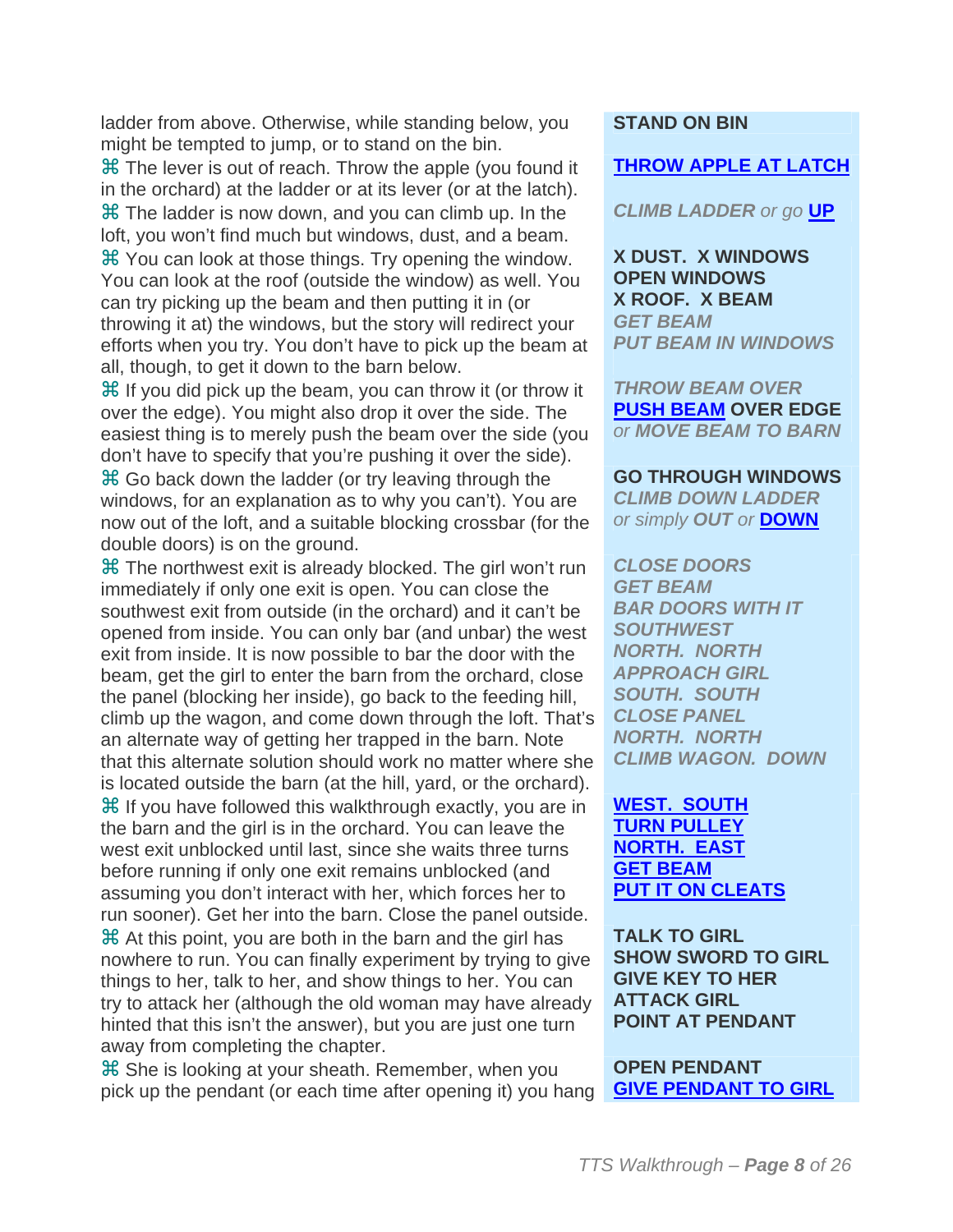it from the sheath at your hip. The long tapestry in the cellar also hints at the girl holding a heart (not a *real* heart), and that's how the pendant is shaped. She will eventually grow bolder, leaving little doubt that this is what she wants. **米 This brings Part 1 to an end. You have broken the curse,** and things return to normal. Segments of a cut-scene are spaced with a "Continue" prompt. Read each, and press ENTER or SPACE (or CLICK with the mouse) to continue.

### **Part 2 – The Flying Barge**

 Around midday, the swordsman arrives at a small clearing, in what appears to be a forest campsite. Look at the tree, its roots, the forest itself, and the stream. If you want, try sleeping here. It's not quite time for that. **米 Something overhead is casting a shadow. Examine the** shadow, and then look up. You can't quite see what it is, from down here on the ground.

**H** Before you try to get a closer look, examine the campfire (you can refer to it simply as "logs"). Somebody left fish bones behind. You don't need to find this at all, but if you do, they can help later in this chapter. Take the bones. Climb the tree (or just go "up") to get a closer look. You will see one "Continue" prompt, so press ENTER then. While on the net, you can look at the barge, the deck, the hooks, the net itself, the forest, and the stream below. This will be your only chance (although none of it is necessary), since the net is gone after you climb up. If you're feeling really risky, you can even try to chop the net. When all else fails, just climb up the net. *CLIMB UP NET or go* **UP**

 $\frac{1}{2}$  Spiders are everywhere. These are huge, mean, ugly ones. The captain is also on deck (alone with the spiders). Before engaging in battle, look at the spiders and at him. You can wait until a spider attacks you first, or take the initiative and enter battle with one. Fight, attack, push, kill, cut, stab: you have various ways of beginning combat. **米 Repeat, for another spider. As mentioned earlier, none** of the combat is random, and you have no hit-points to track. You can try for number three, but it will be tougher. **H** The longer it takes the catch on (to attack its eyes, mouth, and legs), the more the story will guide you into it. This makes for a more difficult battle, but once you have dealt it a few well-placed blows, you're ready to finish it off. How? It's teetering at the edge now. Just push it over. **PUSH SPIDER OFF EDGE** During the fight, the captain ran back into the cabin for

*alternately, you might try to THROW HEART TO HER*

**X TREE. X ROOTS X FOREST. X STREAM SLEEP** *IN CLEARING*

**X SHADOW LOOK UP**

#### **X CHARRED LOGS X FISH SPINE GET BONES**

*CLIMB MAPLE or just* **UP**

**X BARGE. X DECK X HOOKS. X NET X FOREST. X STREAM CUT NET WITH SWORD**

**X SPIDERS. X CAPTAIN**

*WAIT or abbreviate to Z* **ATTACK SPIDER**

*FIGHT ANOTHER SPIDER or simply* **ATTACK SPIDER**

**CUT LEGS STAB MANDIBLES CHOP EYES**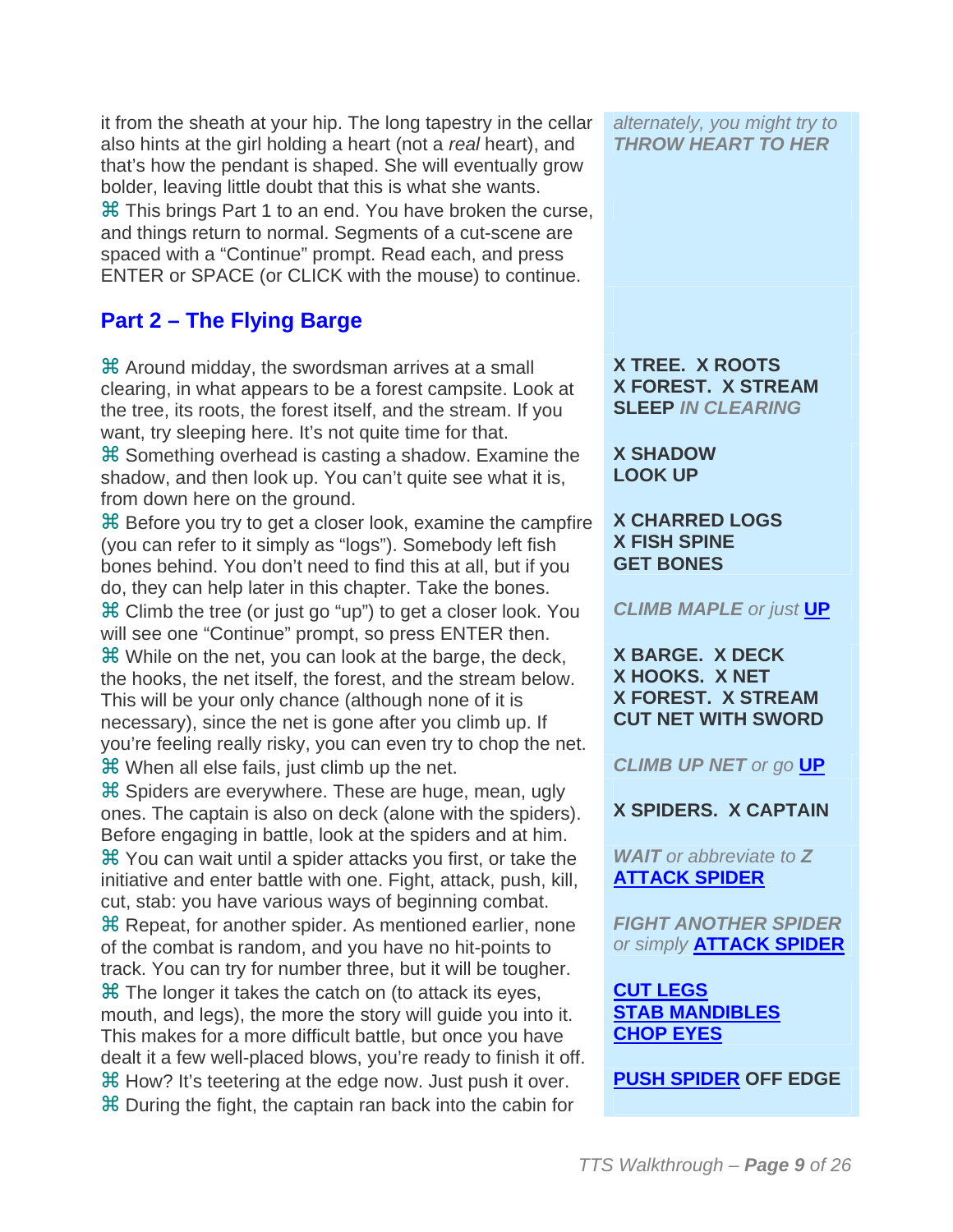reasons of his own. When the barge lands now, it's clear of spiders. However, the danger isn't over. They are trying to catch up again. You can try to follow the captain into the cabin, although it's easier to just go "aft" (or in the "back" direction, which is opposite the way you went at the very beginning of the story). If that was north, then go south. **米 The captain makes motions that explain what to do next.** Examine the pillar and its two handles, then lift (or raise) the handles so that rails come up around the edges of the deck.  $\frac{1}{2}$  **The spiders arrive, but they can't get back on the barge.** Now the captain motions you inside. At the moment, you're

merely following his orders.

 The barge lifts off, airborne again. The spiders are far behind. You might want to examine the captain again, his beard and his hair, and maybe look at other things around the cabin (the helm, the ladder, and the windows). He senses that something isn't right (the barge shouldn't be shaking while it flies), and he has another request for you. Before you go, try pulling the levers or turning the wheel. You could go out and lower the rails right away. But, since you're already here, check out the upper room first. This is the captain's quarters, modest though they are, in the room above the cabin. You can look at the bed, the rug, and the drawers. You will find two things in this room, both of which are unnecessary (but helpful) in completing the story. The first is a lead pipe, which can be found hidden just about anywhere you choose to look. About the only place it won't turn up is under the rug. By now, you may also notice that elements from prior chapters are reintroduced in different ways: the grassland was like green fleece, the helm's wheel is like the wagon's wheel, etc.

**H** Before leaving, notice the tapestry on the wall, similar to the one found in the old woman's cellar. You can read it and examine the markings, and even try to touch or take it. It, too, seems to be protected by the tyrant's enchantment. You could go back down to the cabin and out to the deck, to lower the rails. From here, though, it would be closer to just unlock and open the door (which is implied if you attempt to go fore or out), and head directly down to the deck. Remember, the captain can't see past the rails, to figure out what might be the cause of the erratic flight.  $\mathcal B$  Before you lower the rails, take a moment to look at the cargo crates. You can try to break them or open them. Don't forget that they're here. It isn't possible to open them, but they'll have a definite use later in the chapter.

#### **X SPIDERS ENTER CABIN**

*or FOLLOW CAPTAIN You might also go AFT or if aft is south, go SOUTH*

#### **X MAST. X HANDLES LIFT HANDLES**

**X SPIDERS AFT** *or ENTER CABIN*

**X CAPTAIN. X BEARD X HAIR. X LADDER X HELM. X WHEEL X LEVERS. X WINDOWS PULL LEVERS TURN WHEEL**

#### *CLIMB LADDER or* **UP**

#### **X BED. X RUG X DRAWERS**

**LOOK BEHIND BED** *Or LOOK UNDER BED Or MOVE BED Or OPEN DRAWERS Or LOOK IN CHEST Or MOVE CHEST Or LOOK BEHIND CHEST*

#### **PULL TAPESTRY READ IT. X MARKINGS SLICE TAPESTRY**

*You can UNLOCK DOOR Then OPEN DOOR And then go FORE Or, just go* **OUT** *Or if fore is north, NORTH*

#### **X CRATES OPEN THEM BREAK CRATES**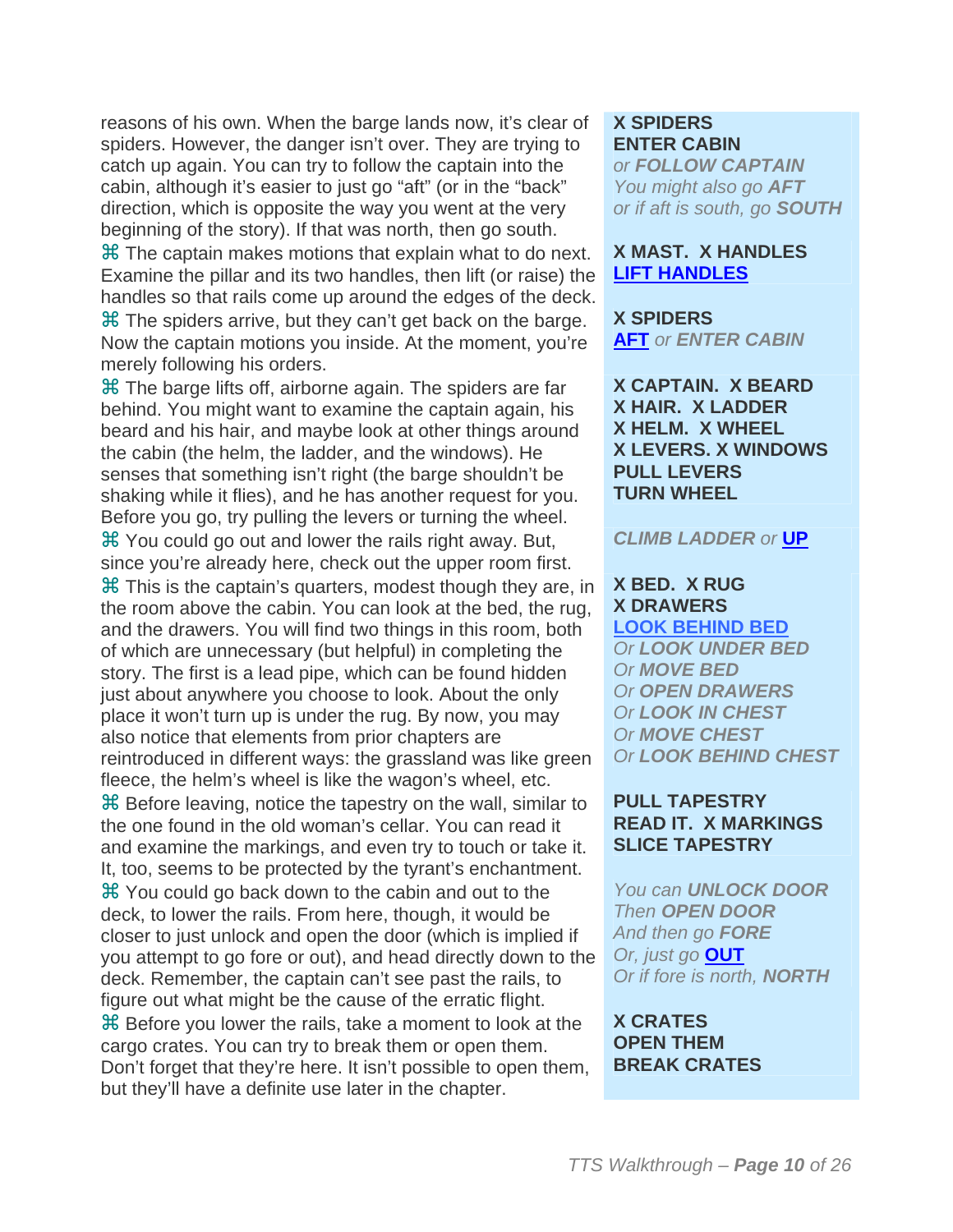Lowering the rails is as simple as pushing the handles. Most simple commands will do the trick, including "lower handles" or "lower rails". Even "move post" will work. Now that the captain isn't hunched down at the base of the helm, you can see him through the window. He now wants you to come back inside, so once again, you obey. The simplest way to enter or leave the cabin is with a simple "in" or "out" (easier than directions, or even fore/aft). **X** He spots the trouble now, so he brings the barge down near a windmill he knows to be nearby (he has flown this route often). When the barge lands, it faces west. This may or may not be same direction it was flying, so "in" and "out" become very handy from this point forward. Follow him out. **H** The captain is inspecting damage to the wing. It would benefit you to do the same. Look at the wing, and at the slot. You can specify the "starboard" one if you want, but it isn't required. If you look at the captain himself, you may notice that he seems even paler than he did before. Also, look at the windmill, which is visible now, north of the barge. Try showing the scrap of parchment to the captain, too. **B** Before climbing down from the barge, unclamp the starboard wing. If it doesn't occur to you to do so now, you can always come back up and do it later. In the interest of keeping the pace, though, go ahead and release the wing. This, too, can be expressed in several different ways. These are a few of the things you might try, to that end. You can climb down the ladder, go north, or go down. This brings you off the barge, and north of it to the windmill. **H** Begin by looking at the windmill, its sail arms, the steps (which lead up the side), the ladder (which leads back up to the barge), the barge itself, the door, and the rusty lock. You should get a good understanding of where you are in relation to the barge and the windmill, which will help. **H** Now, try to go up. The story won't know whether you mean to climb the windmill's steps or the ladder back to the barge, so you will have to be more specific in this area. **Xf** The lower steps are no good. The answer is to use the damaged rib-like wing (which, if following this walkthrough, you have already released from the barge) as replacement steps. If you try to pick up the wing, it's too heavy, but it will point you in the right direction. You can move, pull, push, drag, lean, or even arrange the wing by the stone steps.  $\frac{4}{3}$  Now go up the steps (or climb the wing). The blades (sail arms) rotate in the wind. Look at them, and at the main axle, the cords that tie the sail arms to the axle, the hole

#### **LOWER RAILS**

*or you could MOVE POST*

#### **X CAPTAIN**

**IN** *is an easy way to enter but you could also GO AFT or simply ENTER CABIN*

#### **OUT**

*or you can go WEST or FOLLOW CAPTAIN or even LEAVE CABIN*

#### **X STARBOARD WING**

*or simply X WING* **X SLOT** *or X LEVER* **X CAPTAIN X WINDMILL SHOW PARCHMENT**

#### **UNCLAMP WING**

*or RELEASE WING or LIFT LEVER or PUSH LEVER or OPEN SLOT*

#### **DOWN** *or go NORTH*

**X WINDMILL. X ARMS X STEPS** *or X BRICKS* **X BARGE. X LADDER X DOOR. X LOCK**

#### **UP** *or CLIMB* **CLIMB STEPS**

**GET WING. MOVE WING** *LEAN IT AGAINST STEPS or* **MOVE WING TO MILL** *PUSH WING TO WINDMILL DRAG WING BY STEPS*

#### **GO UP STEPS**

*or you might CLIMB WING* **X ARMS. X MAIN AXLE**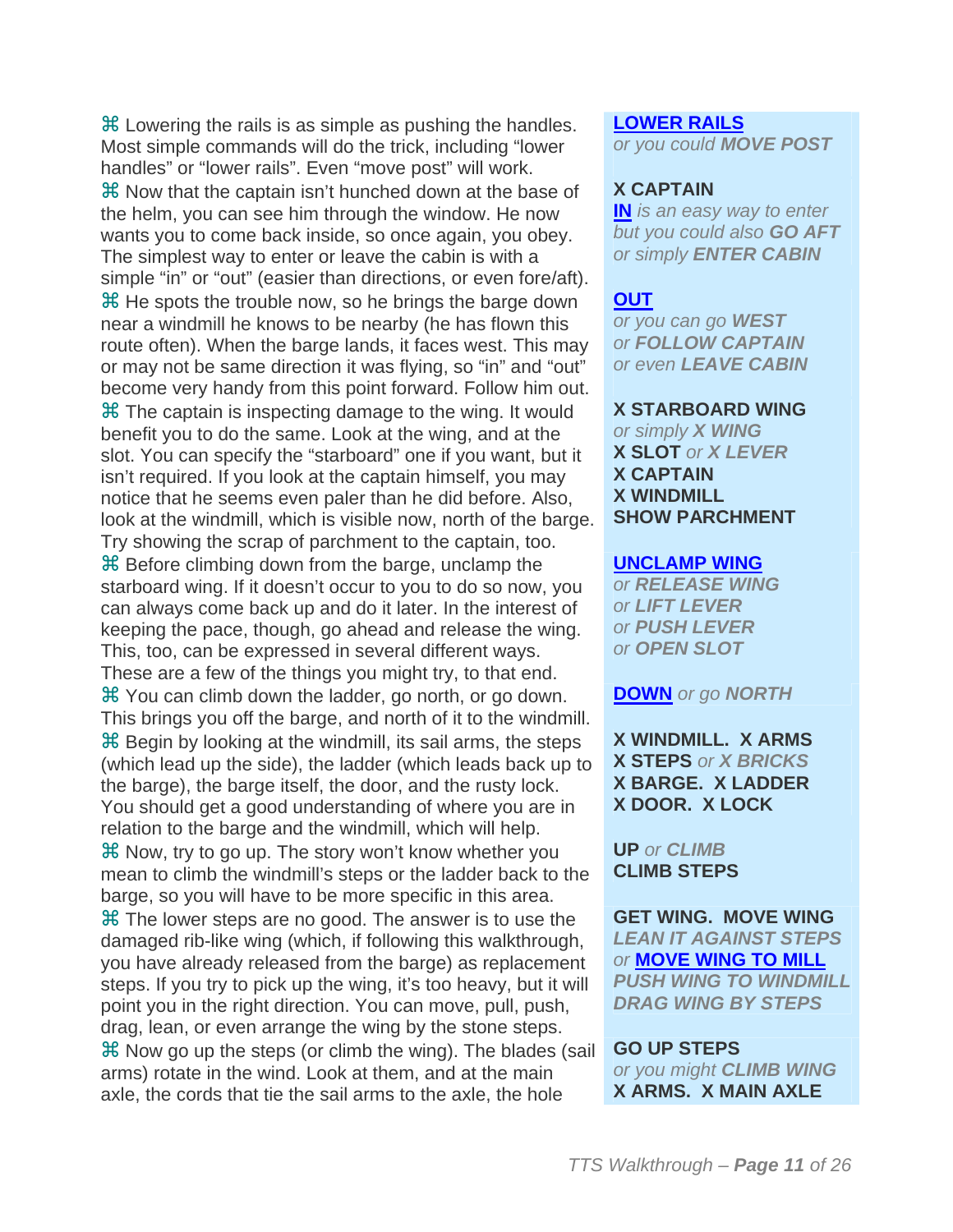through which the axle enters the mill, and even the windmill itself. You can see the steps you're standing on, and even the barge from here.

 $\mathcal H$  In your first attempts to take a sail arm, you might try to untie the cords, or cut them with your sword. With the wooden blades still turning, you can't. Go back down. **米 The door to the mill is held closed by a rusty lock. Look** at the latch, if you haven't already. To get the door open, you need either the lead pipe, or the fish bones. Assuming the pipe, you can try breaking the door with it. More specifically, you can break the lock. You can also pry the door (or the lock or latch) with the pipe, to the same effect. If you didn't find the pipe yet, but you found fish bones at the campsite clearing, you can pick the lock with the bones. If you try to "unlock" the door without mentioning the bones, you will have to be more specific (the bones are not implied). However, if you "pick lock", then it stands to reason that you intend to pick the lock using the bones. Go in, or enter the windmill, or just go to the west. First, though, be sure to pick up the rusty lock. It isn't absolutely necessary, but it has two possible uses if you do keep it.  $\mathcal H$  Inside the windmill, look at the millstone, the drive shaft, the main axle, the gears, and the stone basin. If you have followed this walkthrough, you should have the pipe and the lock, both of which can be used to stop the gears. You are ready to jam the works. You might be tempted to "stop gears", but you will have to be more specific. You can try throwing the lock at the gears, but it won't catch. You can put the pipe in the basin, but it's long enough that it only gets knocked around by the millstone (and then you won't be able to take it back, until you stop it another way). You can also lose other things you might be carrying, by putting it in the basin. Anything that's destroyed this way is either no longer needed, or can be found again.

 Either throw the pipe at the gears (if you want to keep the lock), or put the lock in the basin (if you want to keep the pipe). Either can be used again in the third chapter, although you could leave both behind and still not be stuck later. It saves time if you keep the pipe, but for the sake of completeness, this walkthrough will leave both behind.

 Go out (or go east, or leave the mill), climb the wing (or go up the steps), and then try again to untie the cords. Now that the sail arms are stopped, you learn that they are too fused to untie. No matter. You can just cut a sail arm off (or chop the cords). One blade comes loose, and it falls down

#### **X CORDS. X WINDMILL X HOLE. X BARGE**

**GET ARM. UNTIE CORDS CUT OFF CORDS. DOWN**

#### **OPEN DOOR. GET LOCK BREAK DOOR WITH PIPE HIT LOCK WITH PIPE**

*or* **PRY DOOR WITH PIPE** *BREAK LATCH WITH PIPE*

*try to UNLOCK DOOR UNLOCK IT WITH BONES PICK LOCK WITH BONES or simply PICK LOCK even PUT BONES IN LOCK*

#### **GET LOCK**

**IN** *or perhaps ENTER MILL*

#### **X MILLSTONE. X BASIN X SHAFT. X AXLE X GEARS. LOOK UP**

#### **STOP GEARS**

*THROW LOCK AT GEARS GET LOCK PUT PIPE IN BASIN PUT APPLE IN BASIN PUT SACK IN BASIN* **PUT BONES IN BASIN**

#### **THROW PIPE AT GEARS**

*or PUT PIPE IN GEARS or* **PUT LOCK IN BASIN** *or DROP LOCK IN BASIN* **X DRIVE SHAFT**

**OUT** *or go EAST* **CLIMB WING UNTIE CORDS** *CUT OFF ARM or* **CHOP CORDS**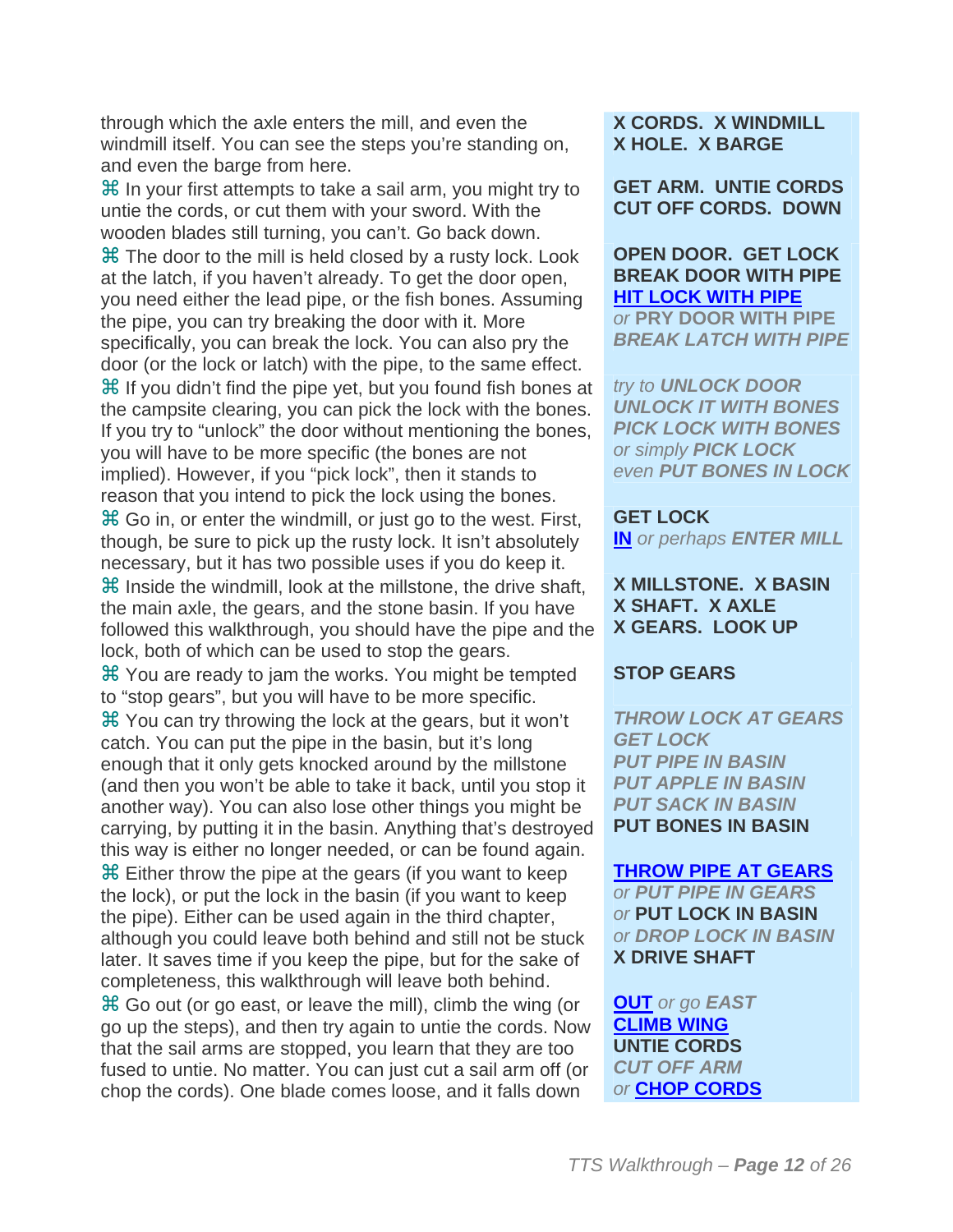to the deck of the barge (getting caught on the center post). Go back down, climb the ladder back to the barge (or just go south), and see that the sail arm is caught on the center post. The captain stands there, looking it over.

**X The sail arm is about the same length as the mast, and** one end is probably rough (perhaps with stray cord), which is how it's caught at the top of the post. You can try to get the arm or move it, but you must dislodge it from the top. Even though the captain has been unhelpful so far, you can point at the sail arm for some clear advice.

 Here is what all those crates are useful for. Stack or arrange them near the post (or push them toward the mast) to create steps that you can climb up to reach the top.

 Climb the cargo (or the mast), push the sail arm off, and then go back down. Something strange happened when this replacement wing fell to the deck, but by now, it may have been obvious. Go back down to the deck.

 Look at the captain once again. If you didn't show the parchment to him earlier, you will have dropped it during the incident with the sail arm just now. You can pick it up, although the swordsman will do so automatically when you leave the deck. Notice that you are able to refer to the sail arm as a "wing" now, which may make things a little easier. You can pick up the wing and put it in the slot (it weighs a little less than the original wing), or you can just push it to the slot. Either way, the barge is fixed, and the captain returns to the cabin. You're ready to end his curse.

 The barge is flying again. Enter the cabin, and look at the captain one last time. The tapestry in his quarters hinted that he will keep flying this route until he no longer has a reason to do so. Although it's probably unintentional on your part, the captain knows that you're bound to dump his cargo if you take the helm. He can't do it himself.

**H** This brings Part 2 to an end. You have broken the curse, and things return to normal. Segments of a cut-scene are spaced with a "Continue" prompt. Read each, and press ENTER or SPACE (or CLICK with the mouse) to continue.

#### **Part 3 – The Tiniest Tyrant**

 The swordsman arrives at a wharf just outside the fishing village, later in the afternoon (thanks to time saved by the barge ride). Look at the net, the pilings, the ladder, and the riverbed. You can look at the village too, although you aren't there yet. Go ahead and take the net.

**DOWN** *or CLIMB STEPS* **SOUTH** *or CLIMB LADDER*

**X ARM. DISLODGE ARM** *PUSH ARM. GET SAIL PULL ARM. LIFT ARM*

#### **POINT AT WING**

**MOVE CRATES TO POST** *or ARRANGE CRATES*

**CLIMB CRATES PUSH SAIL** *or SLIDE ARM* **DOWN** *or CLIMB DOWN*

**X CAPTAIN** *GET PARCHMENT* **X WING. X SLOT** *or X SAIL ARM and X STARBOARD SLOT*

#### **PUSH WING TO SLOT**

*or you can GET WING and then PUT IT IN SLOT*

**IN** *or AFT or GO TO CABIN* **X CAPTAIN TAKE HELM**

*or you could PULL LEVER or maybe TURN WHEEL*

**X NET. X PILINGS X RIVERBED. X VILLAGE X LADDER. GET NET** *or you might PULL NET*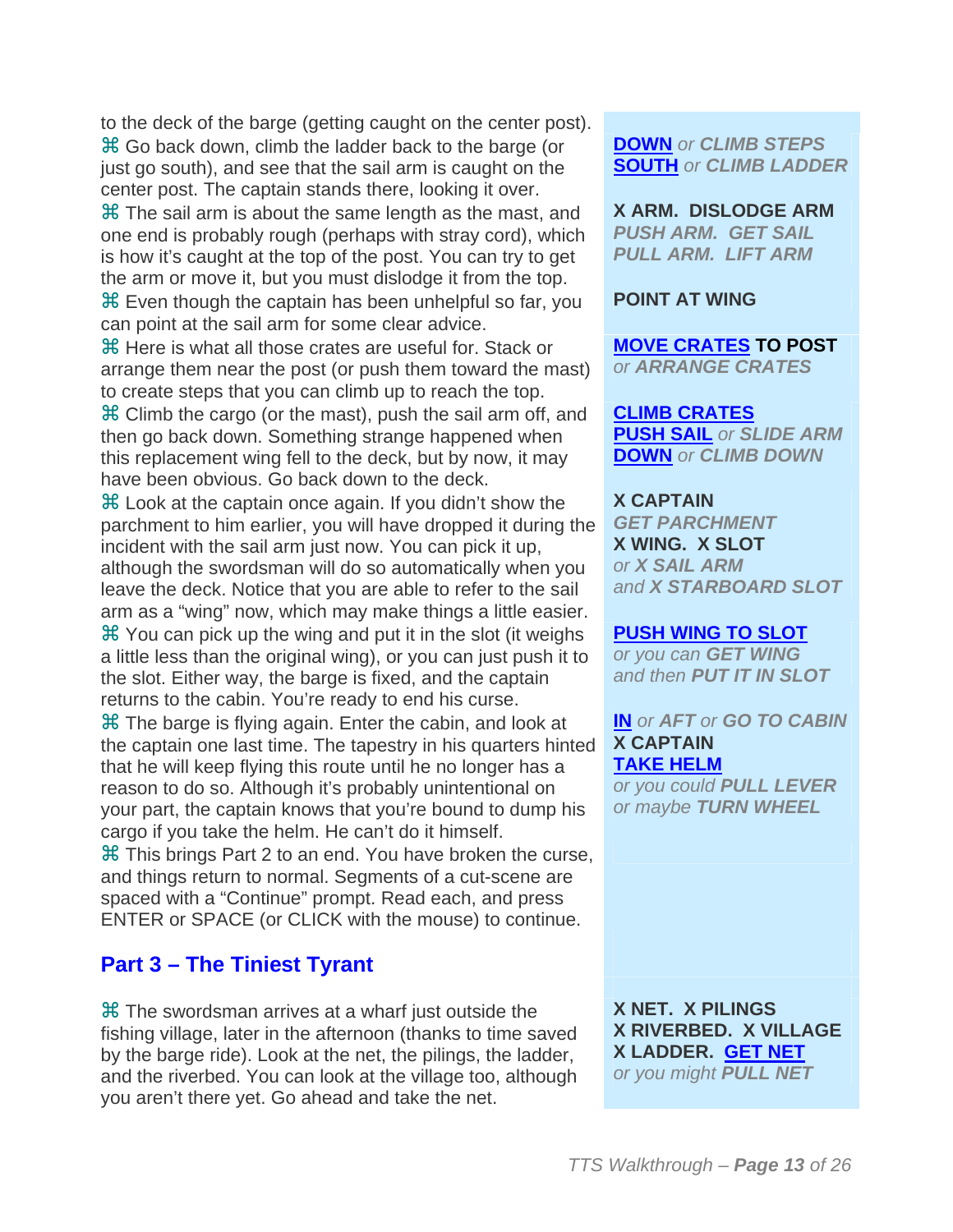Now, climb down the ladder (or enter the riverbed, or just go down). You could do this later (toward the end), but there is no harm in looking around down there now. Look at the hooks and the panel, in particular. Try opening it. You might be conflicted between hanging the net on the hooks, or taking it with you in case it has a later use. Either decision is fine. It can be used (simply as extra weight) later, but you will ultimately need to hang it from the hooks. A rock will be here if you didn't keep the pipe in the previous chapter and if you kept neither the apple (from Part 1) nor the lock (from Part 2). If a rock is here, pick it up. Now go back up and enter the village. As always, you can get there in a number of ways, the easiest of which is to simply go east. This has been your destination all along. The tyrant must be here somewhere. The village is dead. Start by looking at the riverbed, the huts, the dead trees, and the saplings. Of immediate interest is the water well in the middle of the village. Look at the well, the slab that covers it, the slab's handle, the wooden frame, the roof, the windlass, the winch, and the chain. Really, you only need to examine enough of it that you have a good understanding of how it works. Actually using it isn't that complicated. You can try to move or lift the lid, but it's too heavy. tie (or attach in several other ways) the chain to the slab's handle. If you tied it to the slab, the handle is implied. You can pull the chain, turn the winch, crank the windlass, and so forth, to lift the slab from the well. Even "lift slab" will do the trick, once the chain has been connected to it. Again, you might find a fist-sized rock. It will slide off the slab when you lift it, if you did not keep the lead pipe from Part 2, and if you have only the apple or the rusty lock (or neither). Essentially, the rocks supplement what you lack. You might also see the rock by looking at the slab, earlier.  $\frac{1}{10}$  The well is as dry as the rest of the village, but a tunnel is down there. You can try climbing into the well. You can also try dropping things into the well, although you don't really need to do that. If you do, you can retrieve it later. Before you continue, you can try to enter the huts (or just go in any northerly direction). If you lost the burlap sack in an earlier chapter, you will find another one in the first hut. Otherwise, you will enter and exit (the huts are all random). You can climb down on the chain. Just disconnect it from the slab. You can then climb into the well, climb down the chain, or just go down. You now have a way up and down. You can turn the winch to lower the chain, but it will be

*CLIMB LADDER or* **DOWN X HOOKS. X PANEL OPEN PANEL** *or LIFT IT*

#### **HANG NET ON HOOKS**

*DRAPE NET ON HOOKS or PUT NET ON HOOKS*

#### **X ROCK GET ROCK**

**UP***. ENTER VILLAGE or up and then go* **EAST** *or* **APPROACH VILLAGE**

**X RIVERBED. X HUTS X TREES. X SAPLINGS X WELL. X SLAB X HANDLE. X FRAME X ROOF. X WINDLASS X WINCH. X CHAIN**

**LIFT SLAB** *or MOVE SLAB ATTACH CHAIN TO SLAB or* **TIE CHAIN TO HANDLE** *then TURN WINDLASS or you could* **PULL CHAIN** *or just CRANK HANDLE*

**X ROCK GET ROCK** *or PICK UP ROCK*

**CLIMB INTO WELL** *PUT PARCHMENT IN IT or DROP ROCK IN WELL*

**ENTER HUT** *or go NORTH or go NORTHWEST or perhaps NORTHEAST*

*UNTIE CHAIN FROM SLAB or* **DISCONNECT CHAIN TURN CRANK DOWN** *or ENTER WELL*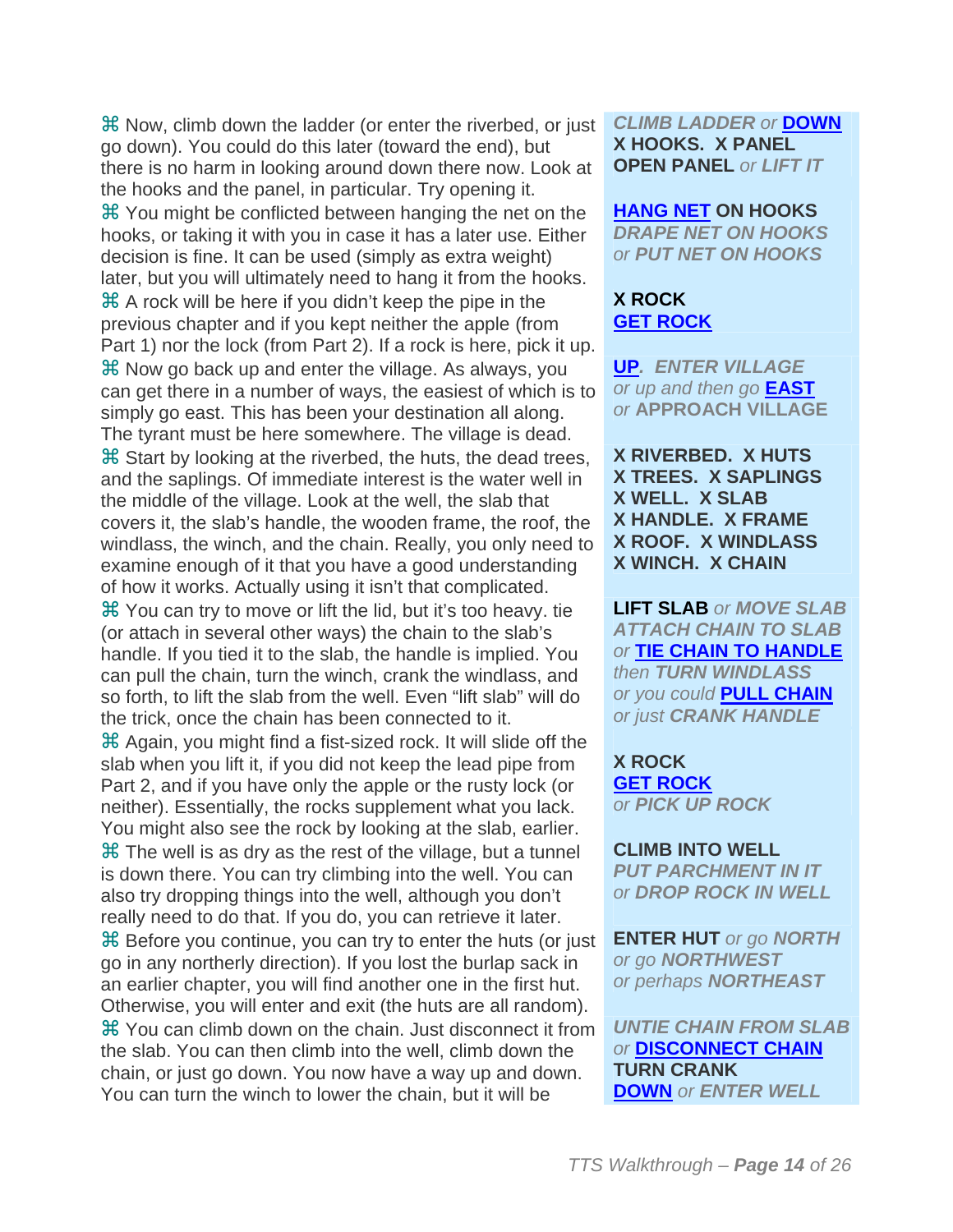implied if it's not attached and you try entering the well. You arrive at the east end of a long, straight tunnel underground. Look at both doors (the simple and the ornate), and at the metal plate in the floor. You can try to pick up the plate, for a hint about how it's actually used. You can try to open either door. The ornate door is too far away, and you can see no way of opening the other one. Both doors will come open in a more indirect way. Step or stand on the plate, or simply push it. Both doors slide up and open, but they start to slowly close. The northwest door (the simple one) is nearby, but the ornate door (to the west) is too far away. You can try going west (or even running that way), to see that it closes before you can get through it. Look at the door, and come back east. Because the swordsman now knows how the doors work, you can open the simple door directly (pushing the plate is implied), or just go to the northwest (same thing).  $\mathcal H$  The hall of tapestries is a huge room, but you are confined to the ledge that runs along the south side (where the tapestries are). You can examine the crates (which you can't reach), the lights, and the ledge.

 There are three tapestries taken individually (a copy of the widow's tapestry, a copy of the captain's tapestry, and an unfinished tapestry), plus additional tapestries considered as a group (the other tapestries). Be sure to look at each of them. When you look at the "tapestries" these differences are mentioned, or if you start by looking at a single "tapestry" you are asked which one you mean.

 You can experiment by trying to jump off the ledge, climb down it, or climb down the tapestries (which you would probably only do if you didn't realize they aren't hanging down over the ledge). You are almost through here.

 When you take actions that result in touching the tapestries (trying to get them, push them, look behind them, etc), the lights react. You may notice that the widow's tapestry and the captain's tapestry no longer work. You can repeat touching the other tapestries for some interesting glimpses into other places, but it isn't required. If you did not keep the pipe from the prior chapter, a rock will fall from the illusion. If so, you will now have 1, 2, or 3 of them.

 Of particular interest should be the last bit, in the illusion shown when you touch the new tapestry. Before you leave here, you can cut up the two "dead" tapestries. It's optional. Leave to the southeast (you can open the door first, or lift it by the handle, but as usual, this is implied for you).

#### **X ORNATE DOOR X SIMPLE DOOR X PLATE. GET IT**

**OPEN ORNATE OPEN SIMPLE**

#### **STEP ON PLATE**

*or you can PUSH PLATE* **WEST** *or RUN WEST* **X DOOR. OPEN DOOR PUSH PLATE. EAST**

**NORTHWEST** *or go NW or ENTER SIMPLE DOOR*

#### **X CRATES** *or X BOXES* **X LIGHTS. X LEDGE X DOOR. X HANDLE**

*you might X TAPESTRY* **X OTHER TAPESTRIES X WIDOW'S TAPESTRY X CAPTAIN'S TAPESTRY X UNFINISHED TAPESTRY** *or X NEW TAPESTRY*

#### **JUMP OFF LEDGE CLIMB DOWN** *or DOWN* **CLIMB TAPESTRIES**

**HIT OTHER TAPESTRY TOUCH TAPESTRIES AGAIN. AGAIN. AGAIN TOUCH CAPTAIN'S TOUCH WIDOW'S TOUCH NEW TAPESTRY GET ROCK**

#### **CUT WIDOW'S TAPESTRY SLICE CAPTAIN'S**

**OPEN DOOR** *SOUTHEAST or just* **EXIT**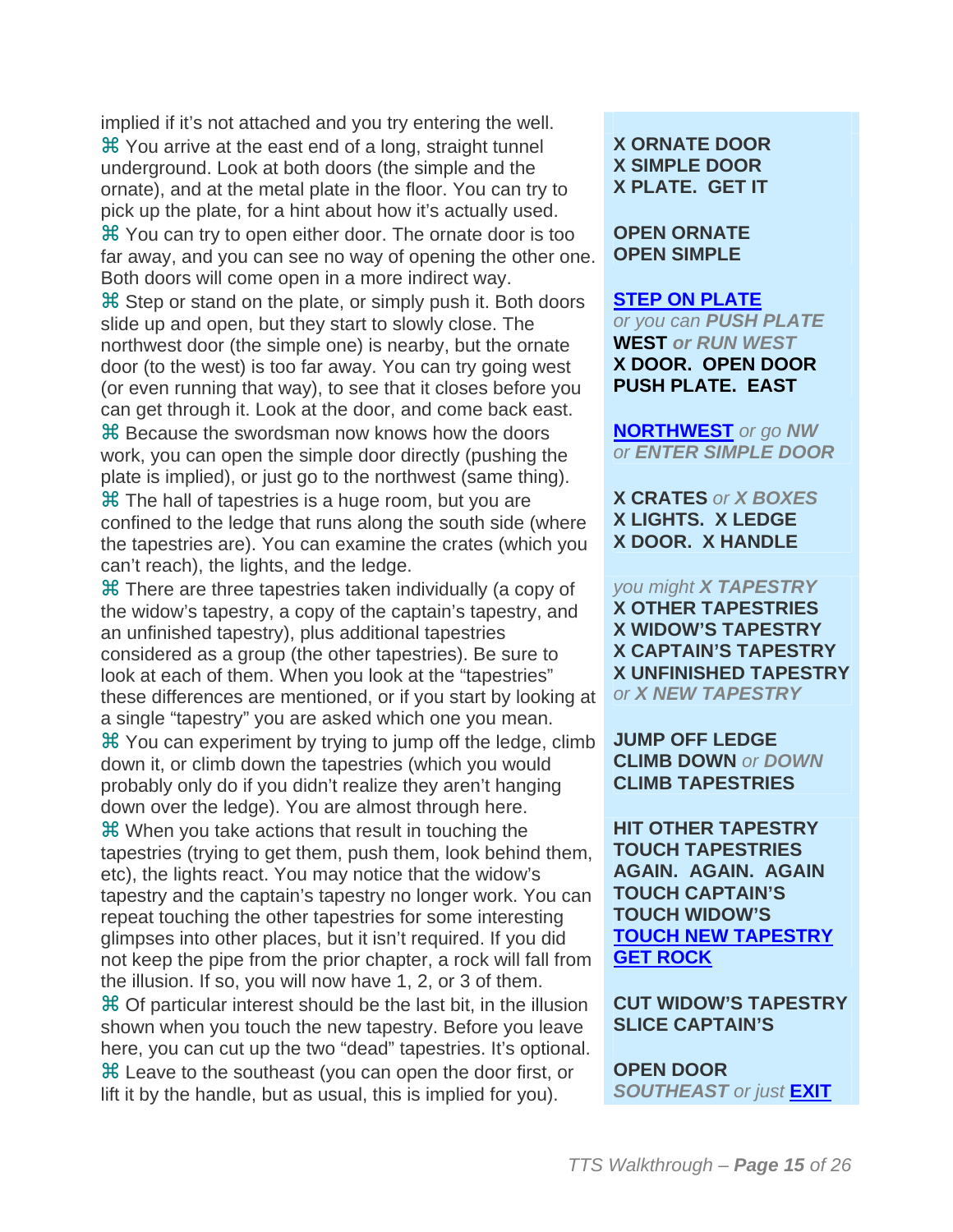Climb the chain (or go up), and then water the saplings (or pour water on them). If you accidentally try the dead trees, you will be hinted (blatantly) that the saplings need it more. You could have done this when first arriving in the village. **米** If you were not using the walkthrough, you may have encountered the tyrant before watering the saplings. That's okay too, although this will be faster. Go back down, head west, and then deal with the pressure plate from afar. You can "put rocks in sack" if you have any. Supplement it with the rusty lock and the apple (if you kept those from earlier). If you have the pipe, it's heavy enough by itself. Throw it. Enter the tyrant's chamber by going west. You can repeat this more than once, but the main thing is that your flask is refilled by the very water blast he uses against you. Alternately (and when you don't have the pipe), you can place things on the plate at the east end, and then throw one thing from the west end, without using (or needing to have) the burlap sack at all. To do this, you would:

 Go back to the east, climb the chain (or go up), and water the saplings a second time. This time, something else happens, giving you the ability not only to dodge the tyrant's water missiles, but to push the plate and run west without needing to throw anything from the other end. Go down.  $\mathcal H$  Push the plate (or step or stand on it), then go west twice (to enter the tyrant's chamber). This will be the final confrontation with the tyrant; the ending battle.

**H** Begin by looking at him. He initially shoots a water arrow, but you dodged it when you entered. He will take a short sword and engage you in battle, but you still have time to look around his chamber. Examine the bookshelf and the treasure, and maybe his table, the door, and panel. You can also try to pick up some of the treasure you see. You are trapped here until you defeat him in battle. It may seem impossible at first, as you try attacking him or handling the battle the way you did the spiders. Each time you fail, though, the story tells you why. It isn't random. He will lunge first (dodge him), then he tries to attack (block him), and finally he turns and scoots away (attack him). **H** If you hung the net from the hooks earlier, this will conclude Part 3. The tyrant falls into your trap when he backs out through the panel. If you did not, you will be able to look at books (as a bonus, maybe) before you open the panel and follow him out. You can follow the tyrant back up the wharf, east to the village, down the well, and back into the tunnel to his chamber. Be sure to hang the net this time, **CLIMB CHAIN** *or go* **UP WATER SAPLINGS** *… or POUR WATER ON THEM*

**DOWN** *or CLIMB CHAIN* **PUT ROCKS IN SACK** *PUT APPLE IN SACK PUT LOCK IN SACK* **WEST** *or HURRY WEST* **THROW SACK AT PLATE** *if you have it, THROW PIPE*

**WEST** *or ENTER DOOR*

*PUT ROCK ON PLATE AGAIN or PUT APPLE WEST. THROW LOCK*

**EAST. UP. X SAPLINGS WATER SAPLINGS** *or PUT WATER ON THEM ENTER WELL or* **DOWN**

#### **PUSH PLATE WEST. WEST**

**X TYRANT. X SHELF X TABLE. X PANEL X SHORT SWORD X DOOR. X TREASURE GET IT** *or GET GOLD*

*DODGE TYRANT or simply* **DODGE** *BLOCK TYRANT or simply* **BLOCK** *and then* **ATTACK**

*READ BOOK. G. G. G. G NORTH. HANG NET. UP FOLLOW TYRANT. DOWN STAND ON PLATE FOLLOW TYRANT. WEST*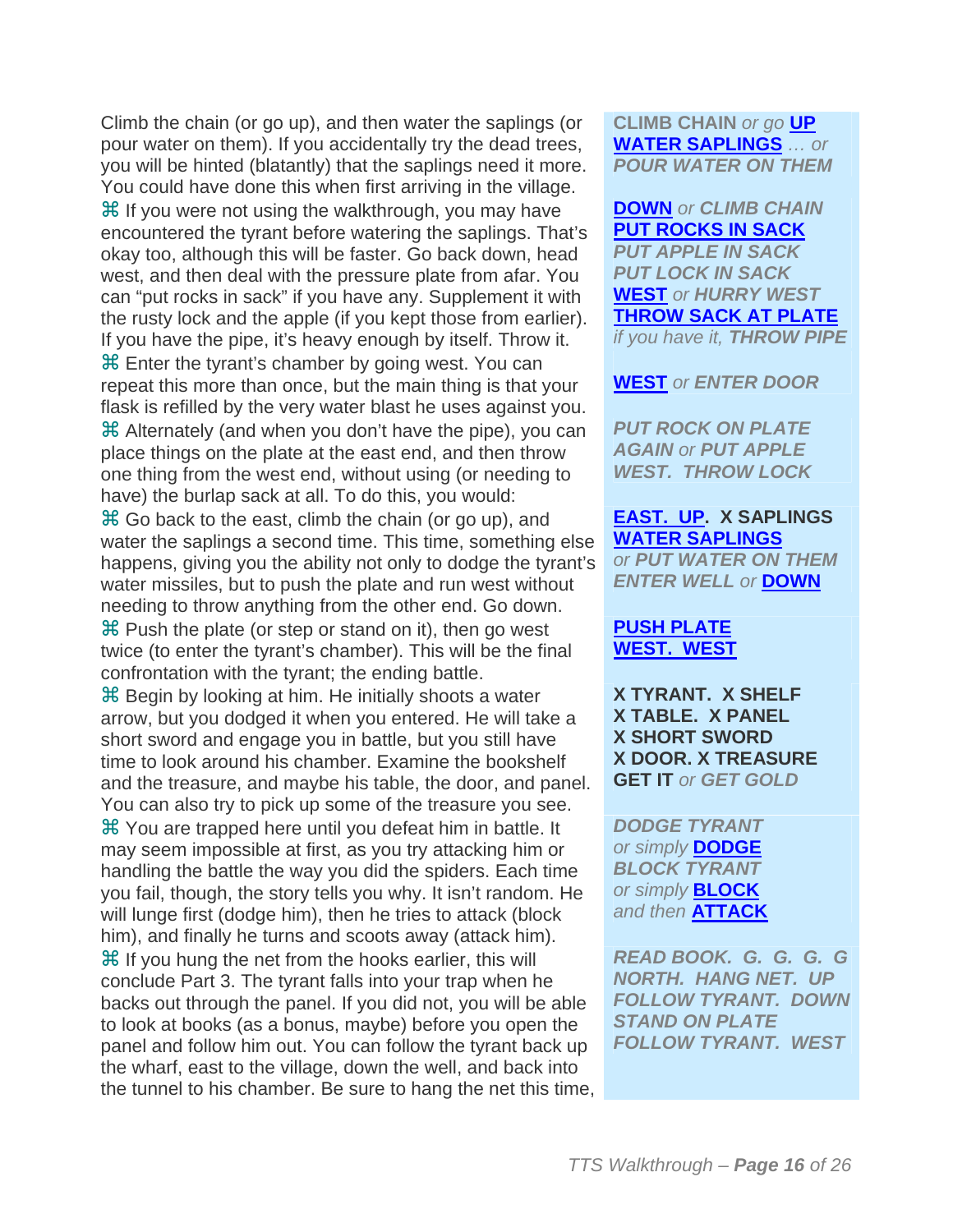otherwise he'll run the track again (but without fighting). At the "Continue" prompts, ENTER or SPACE (or CLICK) through the cut-scene segments, to reach the epilogue. The village is back to normal. No more curse.

### **Epilogue**

 The swordsman's adventure has ended, but that isn't who you are now. Start by looking at yourself.

 You can do quite a bit here in the kitchen, but almost none of it is necessary. Look at the table, the fridge, the radio, the dishes, the chairs, the pictures, the dishrag, the stove, the cabinets, the apron, and the counter top. You can also try taking the smaller things you see (the dishrag and the dishes, in particular). Experiment a little.

**X Try turning on or off the things where that would make** sense: the radio, the oven, the sink. Try opening the cabinets, the fridge, and the stove. Smell the casserole. Take off the apron. You might find a few other things to do, but more likely, you are going to want to finish the story by leaving the kitchen and heading to the back door.

 You can exit in the "forward" direction you established at the very beginning of the story, or you can just "exit" or go "out" if you prefer.

**H** It's raining outside. Examine the basket, and then take an umbrella from it. You can try opening it here. When you are finished here, you can go out, or in the main "forward" direction (which would be north, if you have followed this walkthrough exactly), or simply open the door.

 See the brief ending cut-scene, press ENTER or SPACE at the "Continue" prompts, and you have reached the end.

#### **X ME**

**X TABLE. X FRIDGE X STOVE. X RADIO X DISHES. X CHAIRS X PICTURES. X RAG X CABINETS. X APRON X COUNTER TOP**

**TURN ON RADIO TURN OFF STOVE OPEN CABINETS OPEN FRIDGE SMELL CASSEROLE**

**EXIT** *or you could go OUT*

**X BASKET. X DOOR GET UMBRELLA OPEN IT. OPEN DOOR** *or you could go OUT*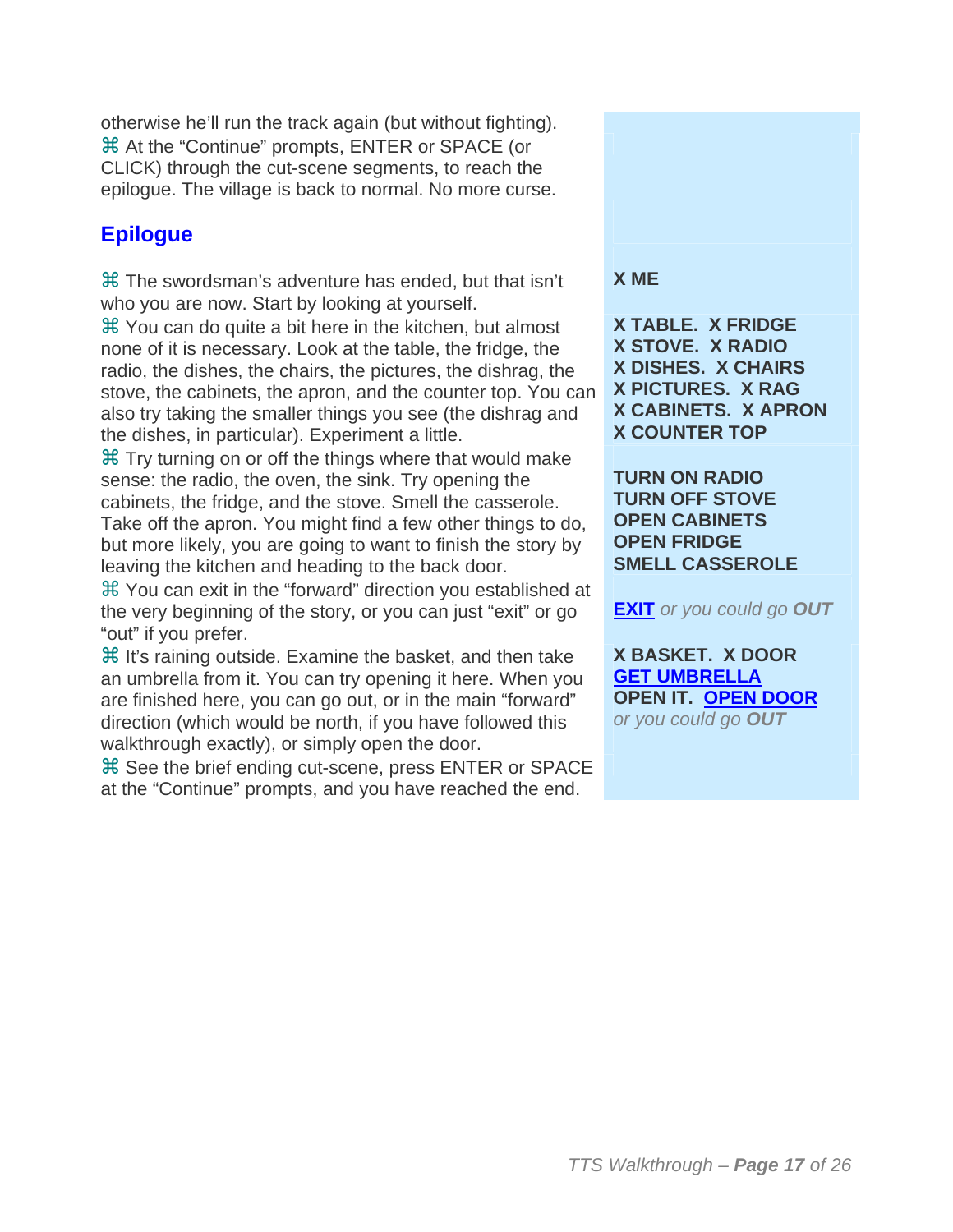## **2. Bonus / Brief Walkthroughs**

#### **Full Walkthrough**

*All the blue (required) and black (optional) commands from the complete walkthrough are shown here. This will have the swordsman do many things that aren't necessary to complete the story, but it presents a fuller, more comprehensive play-through.*

#### **Prologue**

X ME. X SHEATH. X SWORD. X RUNES. X PARCHMENT. READ IT X GRASS. SEARCH GRASS. NORTH. GET OBJECT. SEARCH GRASS PULL GRASS. CONTINUE ON. GO BACK. EAST. DRAW SWORD. CUT GRASS PUT SWORD IN SHEATH. GET PENDANT

#### **Part 1 – The Widow's Daughter**

X PENDANT. X CHAIN. OPEN PENDANT. X DESIGNS. DRINK WATER DRINK WATER. DROP FLASK. DROP SWORD. DROP SHEATH DROP PARCHMENT. OPEN FLASK. POUR OUT WATER. WATER GROUND ATTACK SOUTHERN. BLOCK. DODGE. SHEATHE SWORD. EAST. X WOMAN X GREY HAIR. X SKIN. X EYES. TALK TO WOMAN. ASK HER ABOUT FARM TELL HER ABOUT ME. SHOW PENDANT TO WOMAN. SHOW PARCHMENT SHOW SWORD TO WOMAN. POINT SOUTH. POINT AT WOMAN GIVE PENDANT TO WOMAN. SOUTH. X SOUTHERN GATE. NORTH. X GOATS X BULL. X FEEDING TROUGH. LOOK IN BASIN. X WAGON. X HITCH TIP WAGON OVER. CLIMB UP WAGON. PROVOKE BULL PUSH BULL TO WAGON. RIDE BULL. X BARN. SOUTHEAST. X HATCH X ROPE. X CASK. X LIVESTOCK. X LOFT. X LADDER. X LEVER X TACKLE. X DOORS. X CLEATS. X SUNLIGHT. X BIN. X WALLS. X PANEL. OPEN PANEL. LIFT PANEL. PUSH PANEL. LOOK BEHIND CASK MOVE CASK. X CABINET. OPEN CABINET. GET KEY. WEST. SOUTH X BARN. X PULLEY. X GIRL. X HAIR. X DRESS. TALK TO GIRL FRIGHTEN GIRL. APPROACH GIRL. X TREES. X FENCE. X BLOSSOMS GET BLOSSOM. SHAKE TREE. GET APPLE. X APPLE. SLICE APPLE EAT APPLE. X APPLE. SMELL AIR. FOLLOW GIRL. FOLLOW GIRL FOLLOW GIRL. FOLLOW GIRL. UNTIE ROPE. CHOP ROPE. GET ROPE OPEN HATCH. DOWN. X TAPESTRY. X MARKINGS. TOUCH TAPESTRY CUT IT WITH SWORD. X CONTRAPTION. X HOSES. X SPRINGS X CORDS. X PANELS. SNIFF CONTRAPTION. PUT APPLE IN IT TURN ON CONTRAPTION. BREAK CONTRAPTION. GET WHEEL. UP THROW WHEEL. TIE ROPE TO WHEEL. UP. LOOK IN BIN. GET GRAIN TAKE HARNESS. NORTHWEST. X GIRL. X HARNESS LASH HARNESS TO BULL. POUR GRAIN IN TROUGH. TIE BULL TO WAGON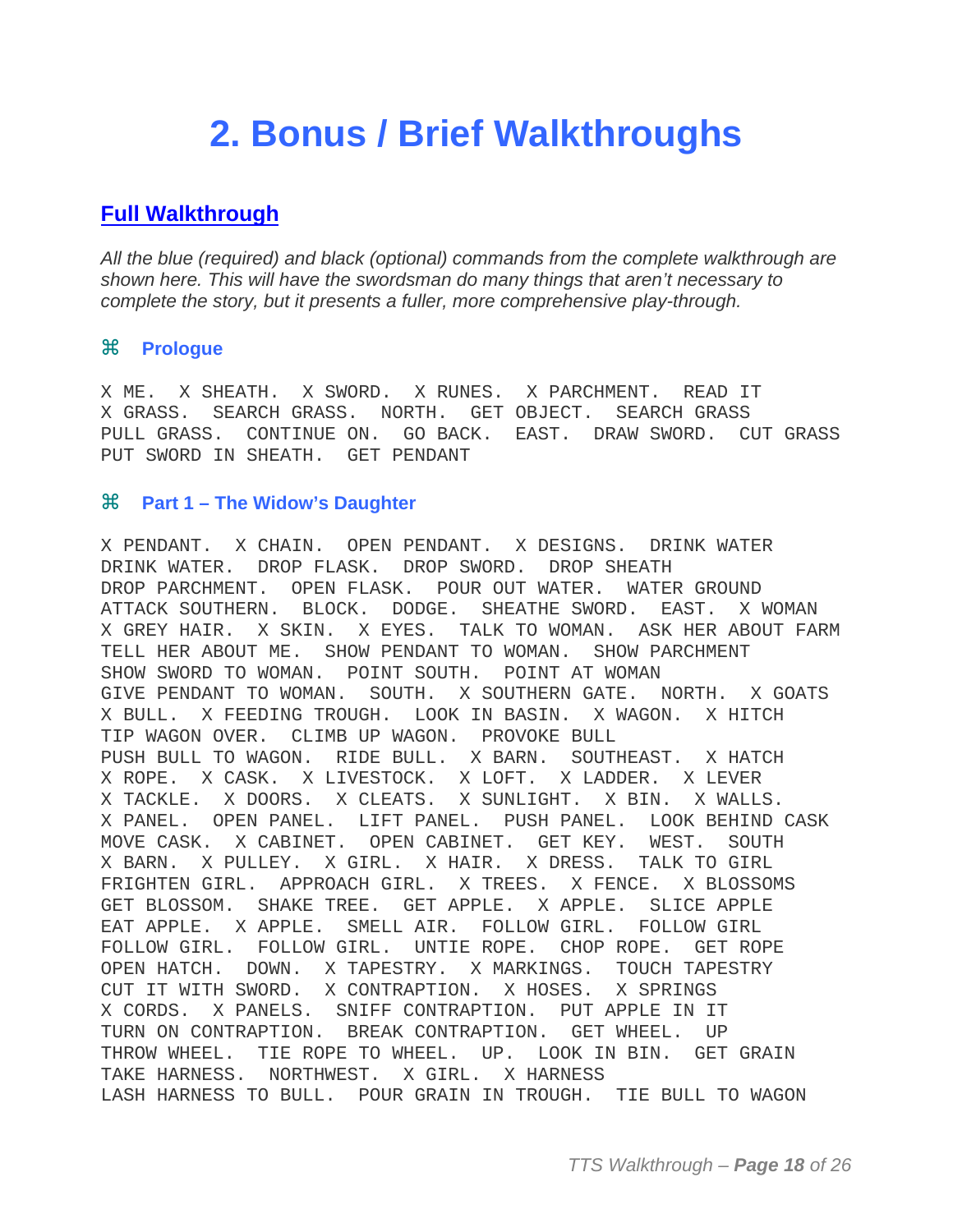X BULL. PUSH BULL. FIX WAGON. PUSH BULL. X WAGON. SOUTH X GIRL. EAST. JUMP. STAND ON BIN. THROW APPLE AT LATCH. UP X DUST. X WINDOWS. OPEN WINDOWS. X ROOF. X BEAM PUSH BEAM OVER EDGE. GO THROUGH WINDOWS. DOWN. WEST. SOUTH TURN PULLEY. NORTH. EAST. GET BEAM. PUT IT ON CLEATS TALK TO GIRL. SHOW SWORD TO GIRL. GIVE KEY TO HER. ATTACK GIRL POINT AT PENDANT. OPEN PENDANT. GIVE PENDANT TO GIRL

#### **Part 2 – The Flying Barge**

X TREE. X ROOTS. X FOREST. X STREAM. SLEEP. X SHADOW LOOK UP. X CHARRED LOGS. X FISH SPINE. GET BONES. UP. X BARGE X DECK. X HOOKS. X NET. X FOREST. X STREAM CUT NET WITH SWORD. UP. X SPIDERS. X CAPTAIN. ATTACK SPIDER ATTACK SPIDER. CUT LEGS. STAB MANDIBLES. CHOP EYES PUSH SPIDER OFF EDGE. X SPIDERS. ENTER CABIN. X MAST X HANDLES. LIFT HANDLES. X SPIDERS. AFT. X CAPTAIN. X BEARD X HAIR. X LADDER. X HELM. X WHEEL. X LEVERS. X WINDOWS PULL LEVERS. TURN WHEEL. UP. X BED. X RUG. X DRAWERS LOOK BEHIND BED. PULL TAPESTRY. READ IT. X MARKINGS SLICE TAPESTRY. OUT. X CRATES. OPEN THEM. BREAK CRATES LOWER RAILS. X CAPTAIN. IN. OUT. X STARBOARD WING. X SLOT X CAPTAIN. X WINDMILL. SHOW PARCHMENT. UNCLAMP WING. DOWN X WINDMILL. X ARMS. X STEPS. X BARGE. X LADDER. X DOOR X LOCK. UP. CLIMB STEPS. GET WING. MOVE WING MOVE WING TO MILL. GO UP STEPS. X ARMS. X MAIN AXLE. X CORDS X WINDMILL. X HOLE. X BARGE. GET ARM. UNTIE CORDS CUT OFF CORDS. DOWN. OPEN DOOR. GET LOCK. BREAK DOOR WITH PIPE HIT LOCK WITH PIPE. GET LOCK. IN. X MILLSTONE. X BASIN X SHAFT. X AXLE. X GEARS. LOOK UP. STOP GEARS PUT BONES IN BASIN. THROW PIPE AT GEARS. PUT LOCK IN BASIN X DRIVE SHAFT. OUT. CLIMB WING. UNTIE CORDS. CHOP CORDS DOWN. SOUTH. X ARM. DISLODGE ARM. POINT AT WING MOVE CRATES TO POST. CLIMB CRATES. PUSH SAIL. DOWN. X CAPTAIN X WING. X SLOT. PUSH WING TO SLOT. IN. X CAPTAIN. TAKE HELM

#### **Part 3 – The Tiniest Tyrant**

X NET. X PILINGS. X RIVERBED. X VILLAGE. X LADDER. GET NET DOWN. X HOOKS. X PANEL. OPEN PANEL. HANG NET ON HOOKS X ROCK. GET ROCK. UP. EAST. X RIVERBED. X HUTS. X TREES X SAPLINGS. X WELL. X SLAB. X HANDLE. X FRAME. X ROOF X WINDLASS. X WINCH. X CHAIN. LIFT SLAB. TIE CHAIN TO HANDLE PULL CHAIN. X ROCK. GET ROCK. CLIMB INTO WELL. ENTER HUT DISCONNECT CHAIN. TURN CRANK. DOWN. X ORNATE DOOR X SIMPLE DOOR. X PLATE. GET IT. OPEN ORNATE. OPEN SIMPLE STEP ON PLATE. WEST. X DOOR. OPEN DOOR. PUSH PLATE. EAST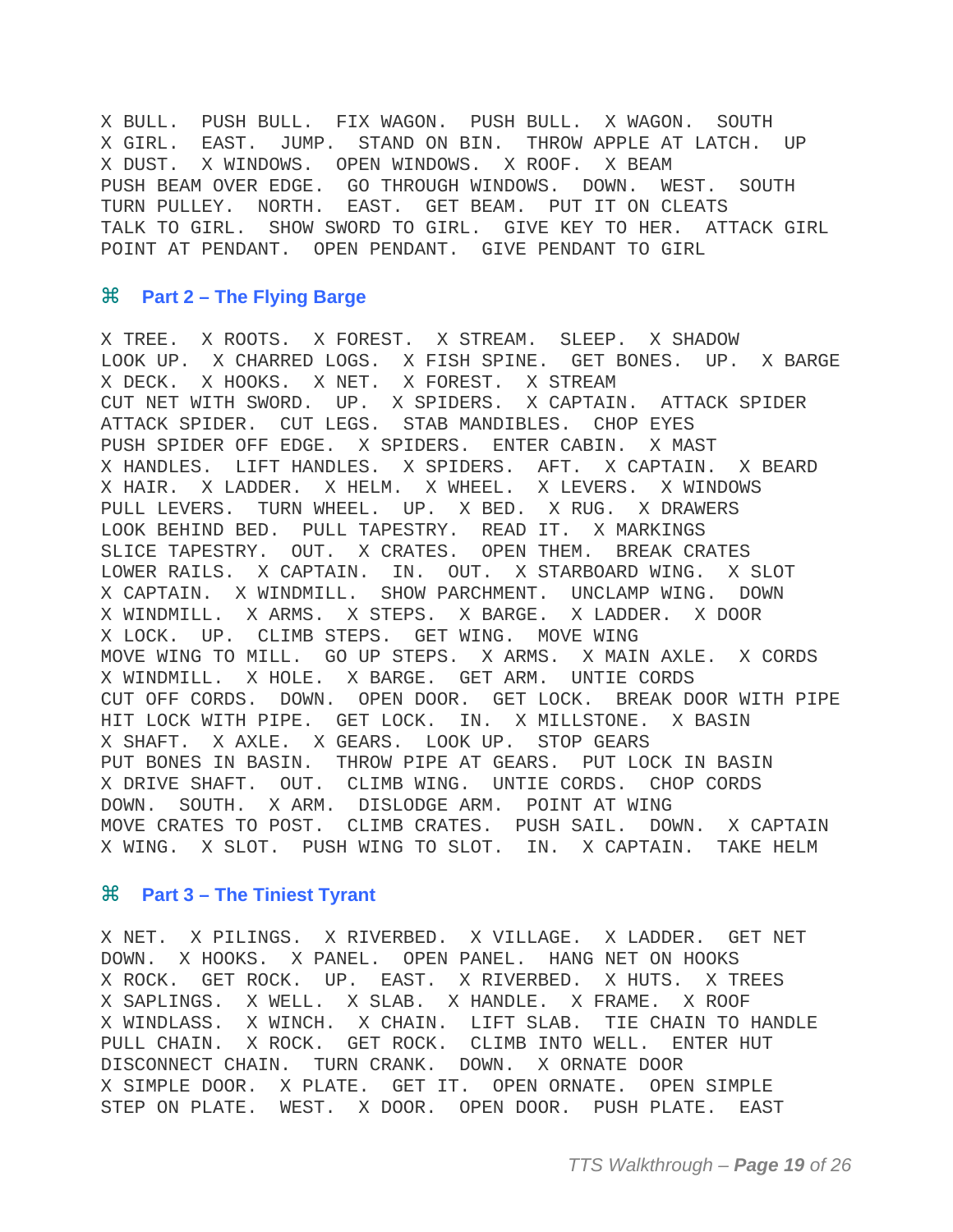NORTHWEST. X CRATES. X LIGHTS. X LEDGE. X DOOR. X HANDLE X OTHER TAPESTRIES. X WIDOW'S TAPESTRY. X CAPTAIN'S TAPESTRY X UNFINISHED TAPESTRY. JUMP OFF LEDGE. CLIMB DOWN CLIMB TAPESTRIES. HIT OTHER TAPESTRY. TOUCH TAPESTRIES AGAIN. AGAIN. AGAIN. TOUCH CAPTAIN'S. TOUCH WIDOW'S TOUCH NEW TAPESTRY. GET ROCK. CUT WIDOW'S TAPESTRY SLICE CAPTAIN'S. OPEN DOOR. EXIT. UP. WATER SAPLINGS. DOWN PUT ROCKS IN SACK. WEST. THROW SACK AT PLATE. WEST. EAST UP. X SAPLINGS. WATER SAPLINGS. DOWN. PUSH PLATE. WEST WEST. X TYRANT. X SHELF. X TABLE. X PANEL. X SHORT SWORD X ORNATE DOOR. X TREASURE. GET IT. DODGE. BLOCK. ATTACK

#### **Epilogue**

X ME. X TABLE. X FRIDGE. X STOVE. X RADIO. X DISHES X CHAIRS. X PICTURES. X RAG. X CABINETS. X APRON. X COUNTER TOP. TURN ON RADIO. TURN OFF STOVE. OPEN CABINETS OPEN FRIDGE. SMELL CASSEROLE. EXIT. X BASKET. X DOOR GET UMBRELLA. OPEN IT. OPEN DOOR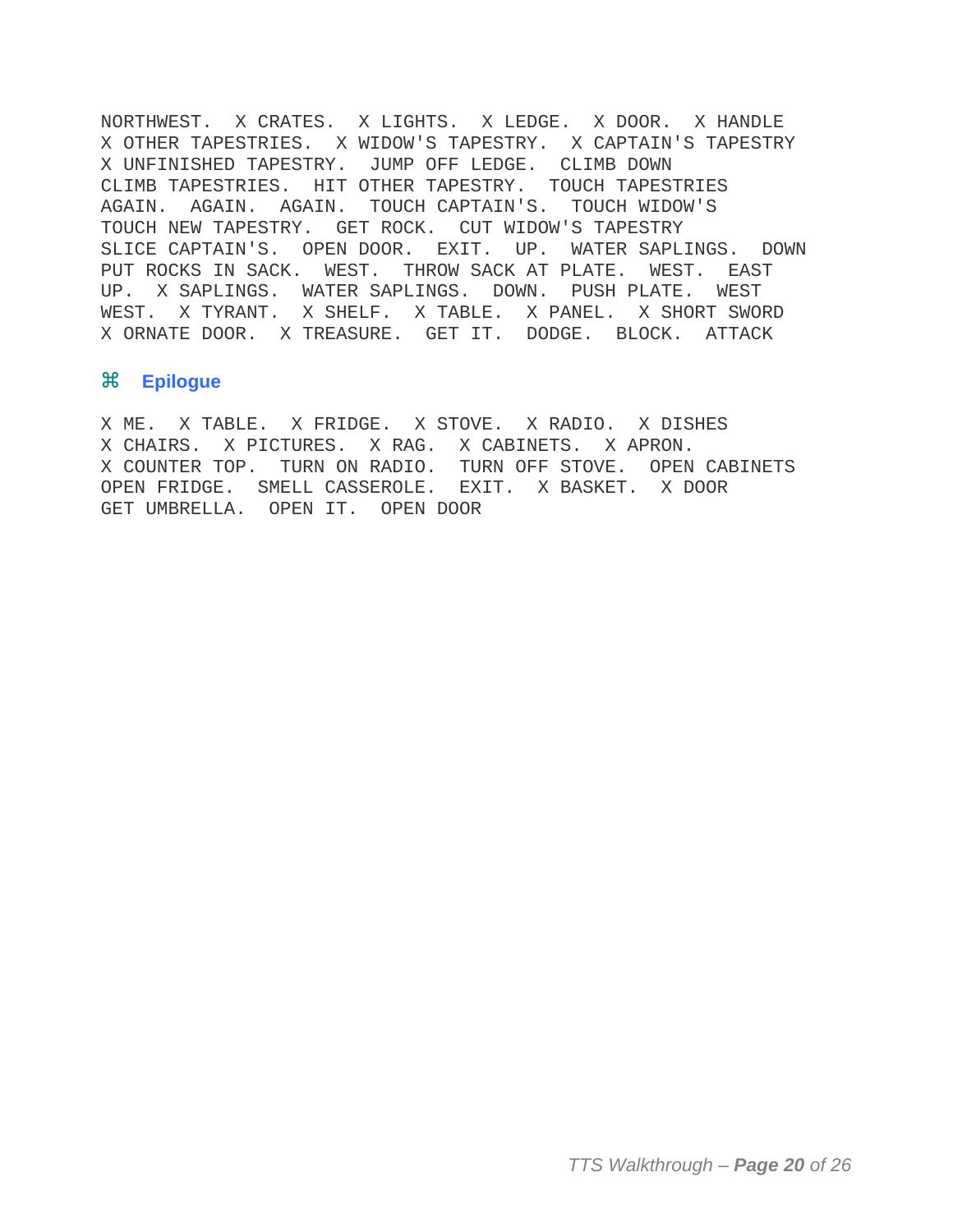#### **Short Walkthrough**

*Only the blue (required) actions from the complete walkthrough are shown here.*

#### **Prologue**

NORTH. CUT GRASS. GET PENDANT

#### **Part 1 – The Widow's Daughter**

EAST. NORTH. SOUTHEAST. MOVE CASK. OPEN CABINET. GET KEY WEST. SOUTH. APPROACH GIRL. SHAKE TREE. GET APPLE FOLLOW GIRL. CHOP ROPE. GET ROPE. OPEN HATCH. DOWN GET WHEEL. TIE ROPE TO WHEEL. UP. LOOK IN BIN. GET GRAIN TAKE HARNESS. NORTHWEST. POUR GRAIN. TIE BULL TO WAGON FIX WAGON. PUSH BULL. SOUTH. X GIRL. EAST THROW APPLE AT LATCH. UP. PUSH BEAM. DOWN. WEST. SOUTH TURN PULLEY. NORTH. EAST. GET BEAM. PUT IT ON CLEATS GIVE PENDANT TO GIRL

#### **Part 2 – The Flying Barge**

UP. UP. ATTACK SPIDER. ATTACK SPIDER. CUT LEGS STAB MANDIBLES. CHOP EYES. PUSH SPIDER. LIFT HANDLES AFT. UP. LOOK BEHIND BED. OUT. LOWER RAILS. IN. OUT UNCLAMP WING. DOWN. MOVE WING TO MILL. HIT LOCK WITH PIPE IN. THROW PIPE AT GEARS. OUT. CLIMB WING. CHOP CORDS DOWN. SOUTH. MOVE CRATES. CLIMB CRATES. PUSH SAIL. DOWN PUSH WING TO SLOT. IN. TAKE HELM

#### **Part 3 – The Tiniest Tyrant**

GET NET. DOWN. HANG NET. GET ROCK. UP. EAST TIE CHAIN TO HANDLE. PULL CHAIN. GET ROCK. DISCONNECT CHAIN DOWN. STEP ON PLATE. NORTHWEST. TOUCH NEW TAPESTRY. GET ROCK EXIT. UP. WATER SAPLINGS. DOWN. PUT ROCKS IN SACK. WEST THROW SACK AT PLATE. WEST. EAST. UP. WATER SAPLINGS. DOWN PUSH PLATE. WEST. WEST. DODGE. BLOCK. ATTACK

#### **Epilogue**

EXIT. GET UMBRELLA. OPEN DOOR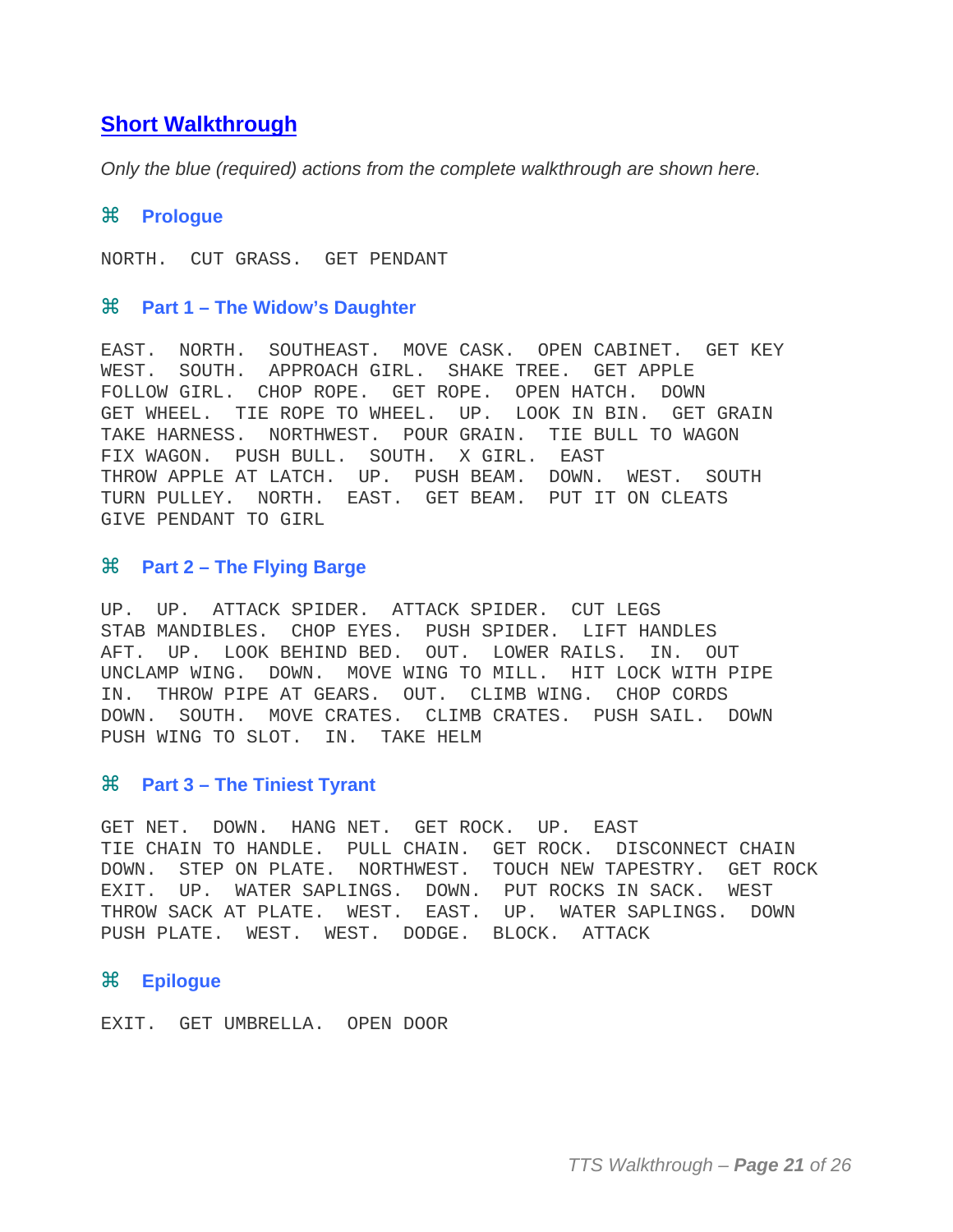#### **Speed Walkthrough**

*The following walkthrough makes use of the quickest routes and puzzles through the story. If you use it exclusively, very little of what's happening (and why) will make sense to you.*

#### **Prologue**

N. CUT GRASS. GET IT

#### **Part 1 – The Widow's Daughter**

E. E. CUT ROPE. GET IT. D. D. GET WHEEL. TIE ROPE TO IT U. GET GEAR. OPEN BIN. GET SACK. NW. POUR GRAIN. FIX WAGON HARNESS BULL TO WAGON. HIT BULL. X GATE. GET KEY. CLIMB WAGON PUSH BEAM. D. W. S. TAP GIRL. CLOSE PANEL. N. E GET BEAM. BAR DOORS. GIVE PENDANT TO GIRL

#### **Part 2 – The Flying Barge**

U. U. HIT SPIDER. HIT SPIDER. HIT LEGS. HIT JAWS HIT EYES. PUSH SPIDER. LIFT MAST. IN. OUT. LOWER MAST IN. U. MOVE CHEST. OUT. OPEN SLOT. D. HIT LOCK WITH PIPE GET IT. W. PUT LOCK IN BASIN. E. MOVE WING TO MILL CLIMB STEPS. CUT CORDS. D. S. MOVE CRATES. U. PUSH WING D. MOVE WING TO SLOT. IN. TURN WHEEL

#### **Part 3 – The Tiniest Tyrant**

GET NET. D. PUT NET ON HOOKS. U. E. WATER SAPLINGS TIE CHAIN TO SLAB. PULL CHAIN. UNTIE CHAIN. D. W THROW PIPE AT PLATE. W. E. U. WATER SAPLINGS. D PUSH PLATE. W. W. DODGE. BLOCK. ATTACK

#### **Epilogue**

OUT. GET UMBRELLA. OUT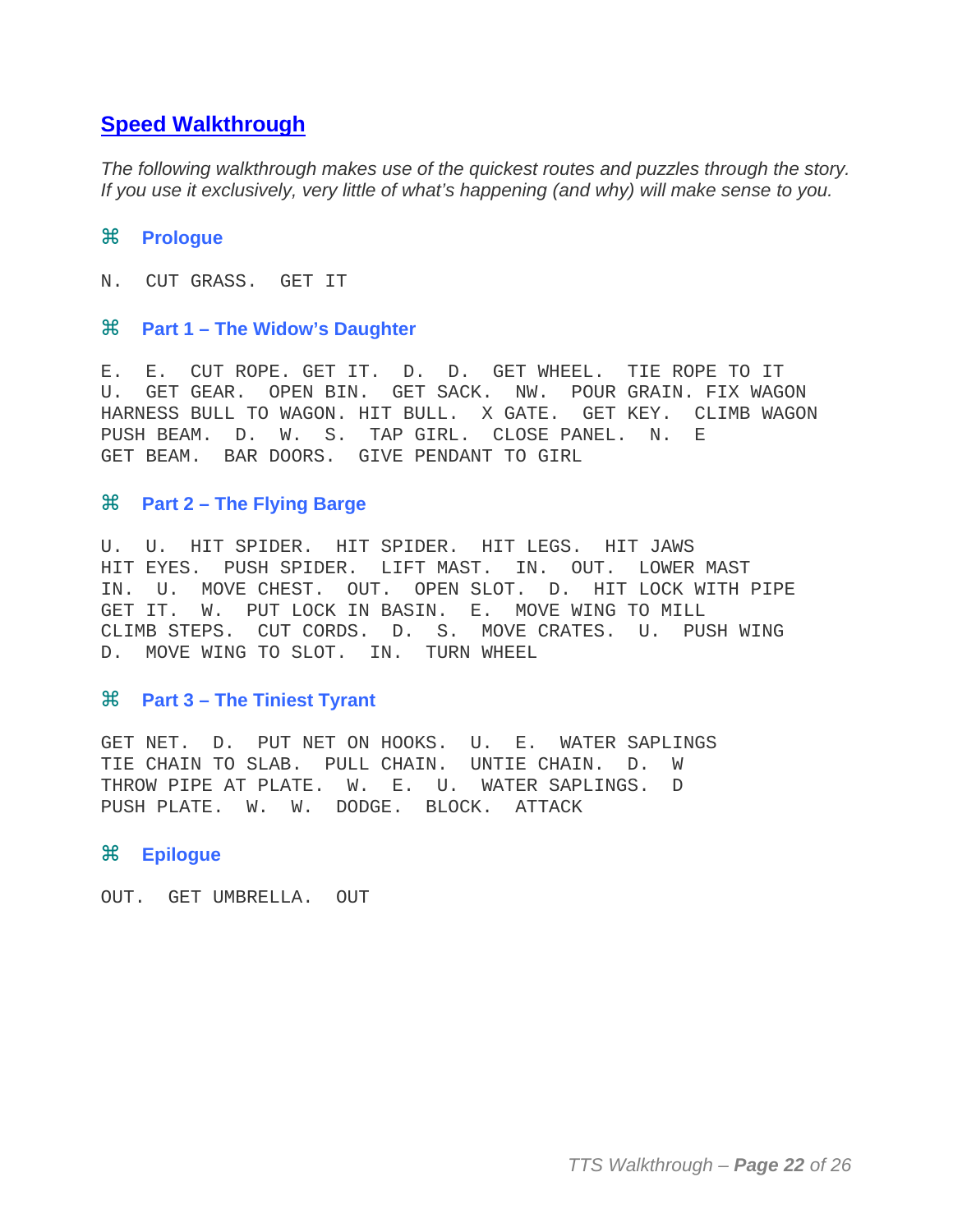## **3. Maps for Each Chapter**







*TTS Walkthrough – Page 23 of 26*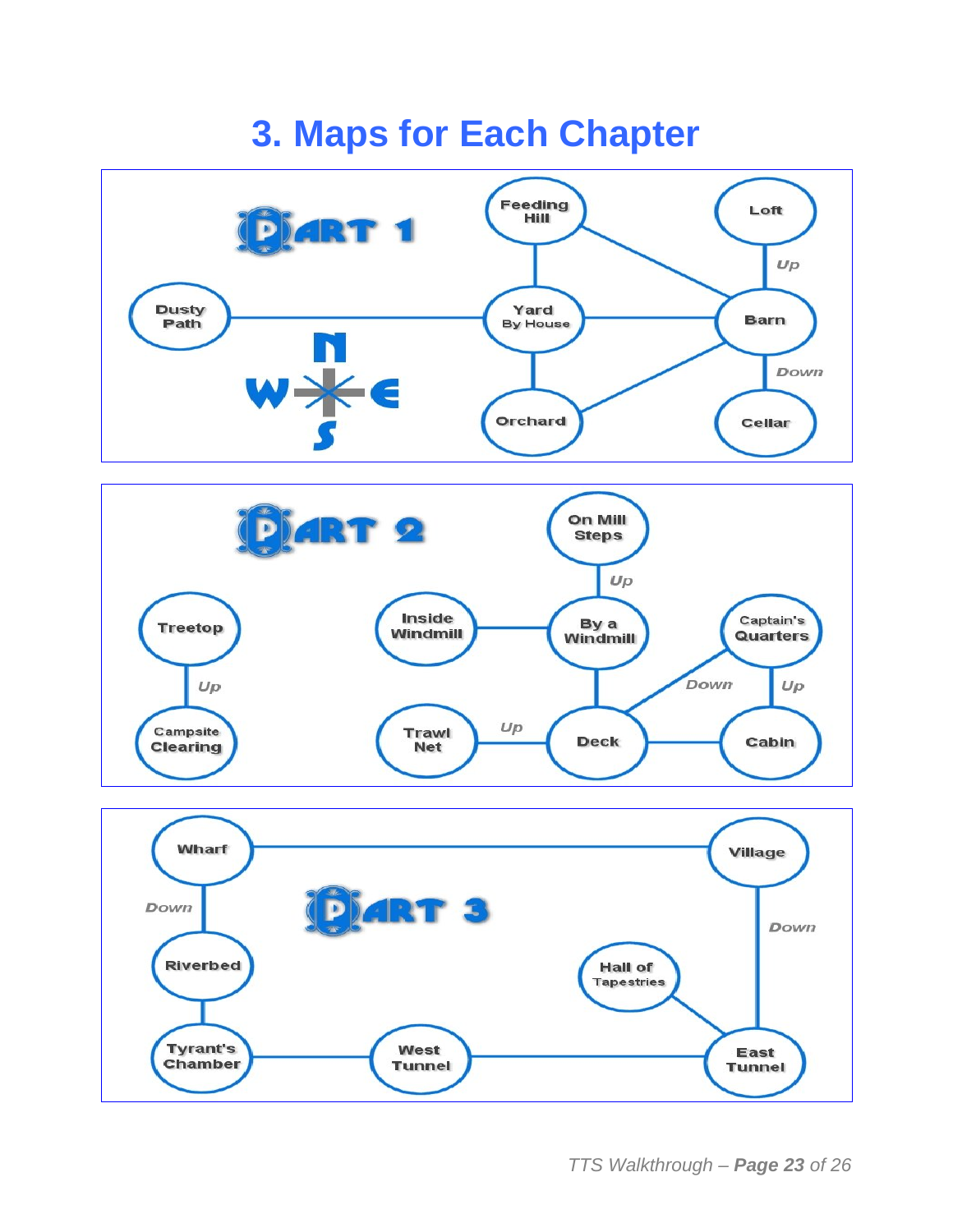### **4. Extra / Miscellaneous Stuff**

#### **Percentage of Completion**

*Percentage of completion is figured using the following guidelines.*

#### **Prologue – 5%**

 1% Going ahead to the grassy patch. 2% Cutting down the grass. 2% Picking up the pendant.

#### **Part 1 – 30%**

 1% Arriving at the farm house for the first time. 1% Entering the barn for the first time. 1% Entering the loft for the first time. 1% Entering the orchard for the first time. 1% Going to the feeding hill for the first time. 1% Entering the cellar for the first time. 1% Lowering the ladder to the loft. 1% Dropping the beam from the loft. 1% Cutting rope off the hatch handle. 1% Opening the hatch and releasing the bees. 1% Taking the wheel off the machine. 2% Pulling the wheel up to the barn level. 1% Putting the wheel onto the wagon. 1% Discovering the grain in the bin. 1% Pouring the grain into the trough. 1% Blocking the barn's nw exit with the cart. 2% Closing the barn's sw exit the first time. 2% Barring the barn doors with the beam, first time. 1% Discovering or picking up the key to the gate. 1% Discovering the harness on the rack. 2% When the girl runs away the first time. 1% Putting the harness on the bull the first time. 1% Tying the rope to the wagon's hitch first time. 1% Tying the rope to the harness for the first time. 2% Giving the pendant to the girl (part 1 complete).

#### **Part 2 – 35 %**

 2% Climbing up the big maple tree. 1% Climbing up the trawl net, onto the deck. 2% Defeating the red spider. 1% Defeating the black spider. 1% Attacking the gray spider's legs. 1% Attacking the gray spider's eyes. 1% Attacking the gray spider's mandibles. 2% Pushing the gray spider off the deck. 1% Enter the cabin for the first time. 1% Raising the rails so that spiders can't come back.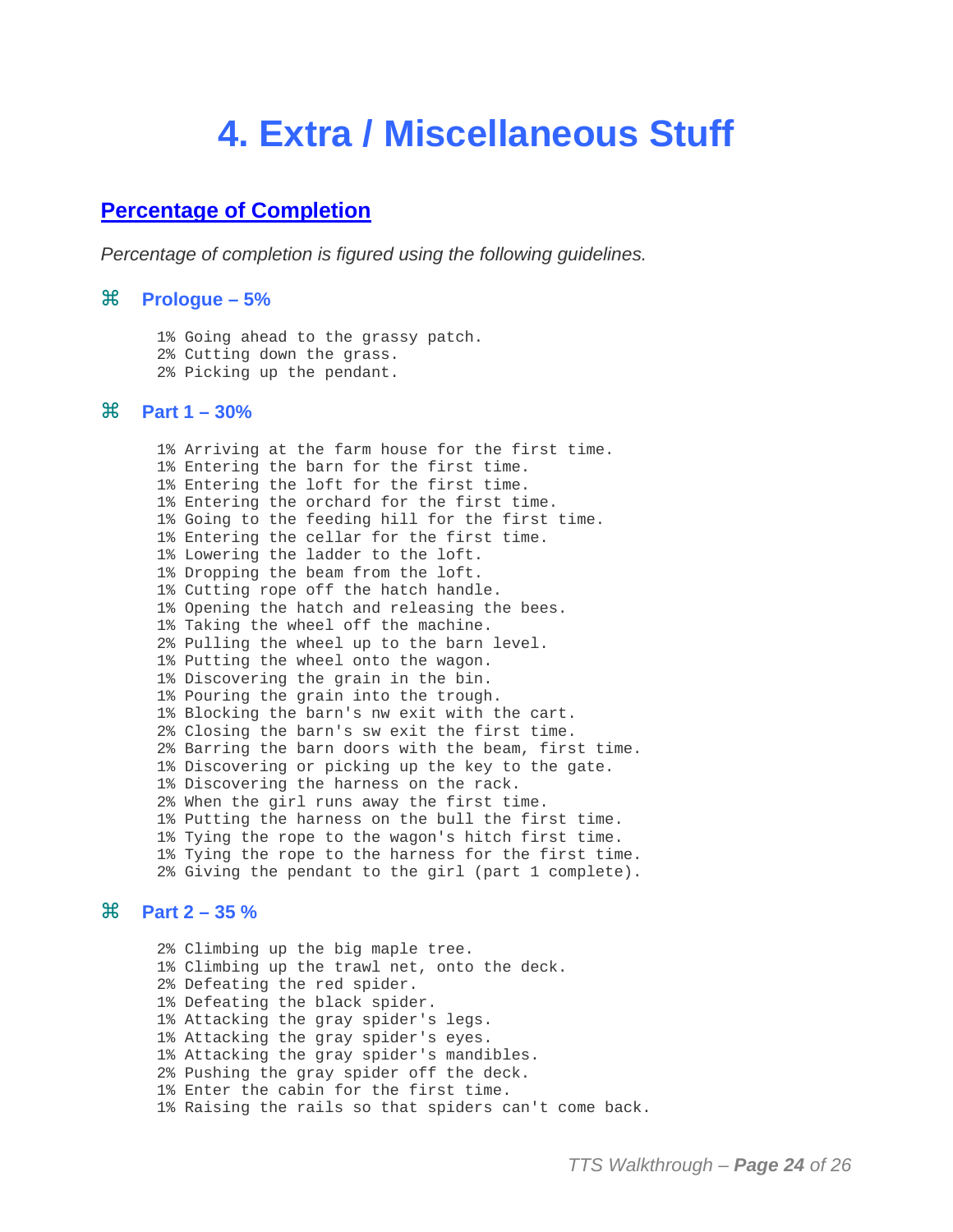1% Returning to the cabin after raising the rails. 1% Returning to the cabin after lowering rails. 2% Stacking boxes beside the mast. 1% Climbing up the stacked boxes, first time only. 1% Lowering the rails for the first time. 1% Releasing the starboard wing. 1% Going down off the starboard side, the first time. 2% Getting the mill door unlocked (with bones or pipe). 1% Moving the starboard wing over to fix the mill steps. 1% Climbing up the mill steps for the first time. 1% Entering the windmill for the first time. 2% Jamming the gears inside (with the lock or pipe). 2% Cutting a sail arm off the mill, so that it falls. 2% Getting the sail arm off the mast (pushing, etc). 1% Putting the sail arm in the starboard wing slot. 2% Dumping the cargo and ending part 2.

#### **Part 3 – 25%**

 1% Going down to the riverbed for the first time. 1% Getting the fishing net. 2% Hanging the fishing net on the hooks above the panel. 1% Arriving at the village for the first time. 1% Attaching the chain to the slab for the first time. 1% Lifting the slab off the well, for the first time only. 1% Detaching the chain from the slab, when the slab is off. 1% Climbing down to the east end of the tunnel. 1% Going to the west end of the tunnel. 1% Pushing the plate in the floor, for the first time. 1% Getting a rock \*or\* an extra point for throwing at the plate. 1% Getting another rock \*or\* an extra point for throwing at plate. 1% As a base point for pushing the plate from afar (three total). 1% Entering the tyrant's chamber for the first time. 2% Points for the first time the flask is re-filled by tyrant. 1% Pouring water on the saplings for the first time. 2% Pouring water on saplings the second time, and getting speed. 1% Entering the tyrant's chamber the first time after we have speed. 2% For fighting the tyrant and defeating him. 2% The tyrant gets caught in the net, and part 3 ends.

#### **Epilogue – 5%**

 1% Going down the hall to the back door. 2% For taking the umbrella. 2% For opening the door and finishing the story.